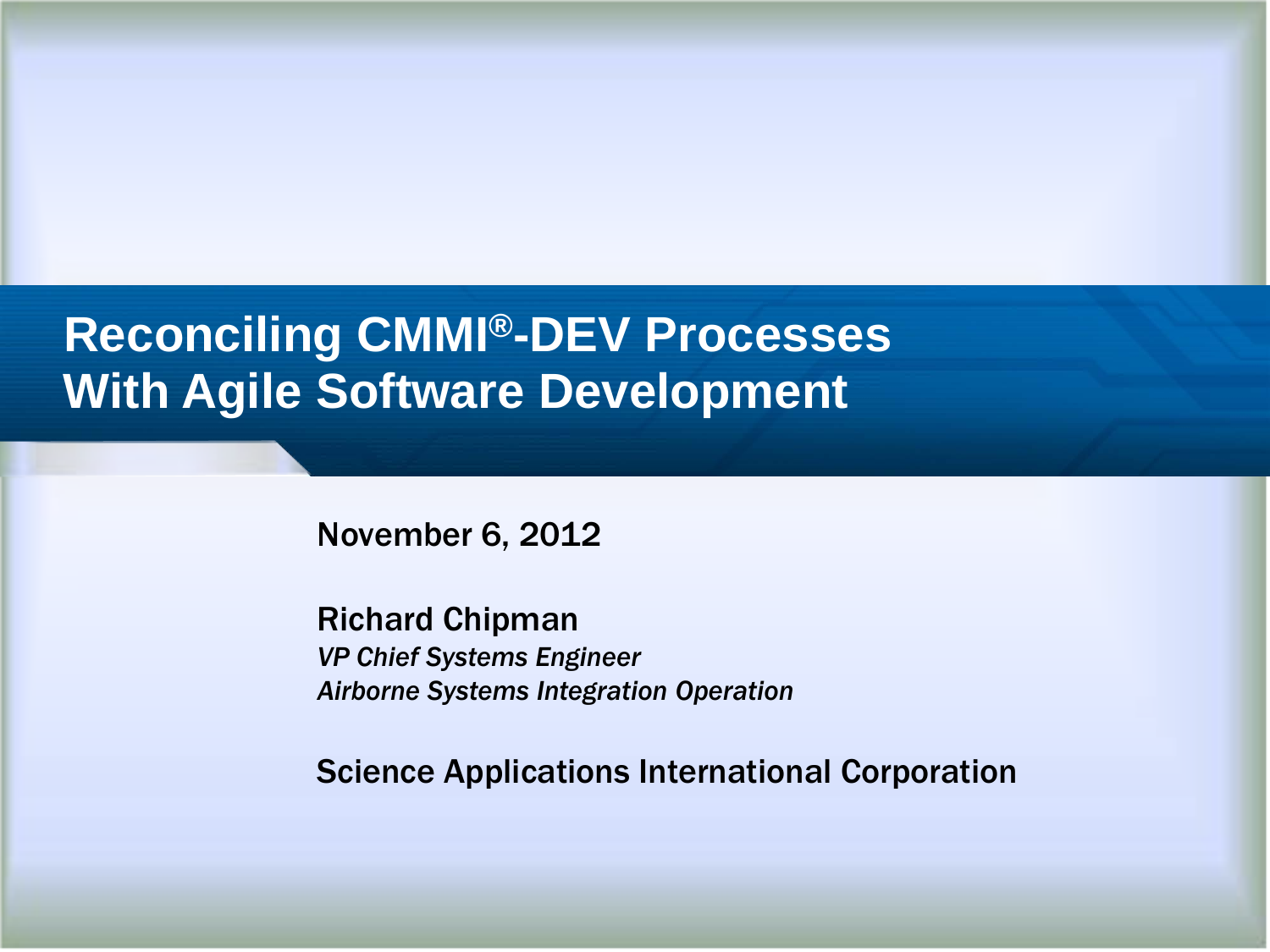

- What is Agile SW Development
- Agile Practitioners' Perspective
- CMMI® Practitioners' Perspective
- Mapping Agile to CMMI®-DEV Process Areas
- Estimating Agile SW Development
- Examples
- Conclusions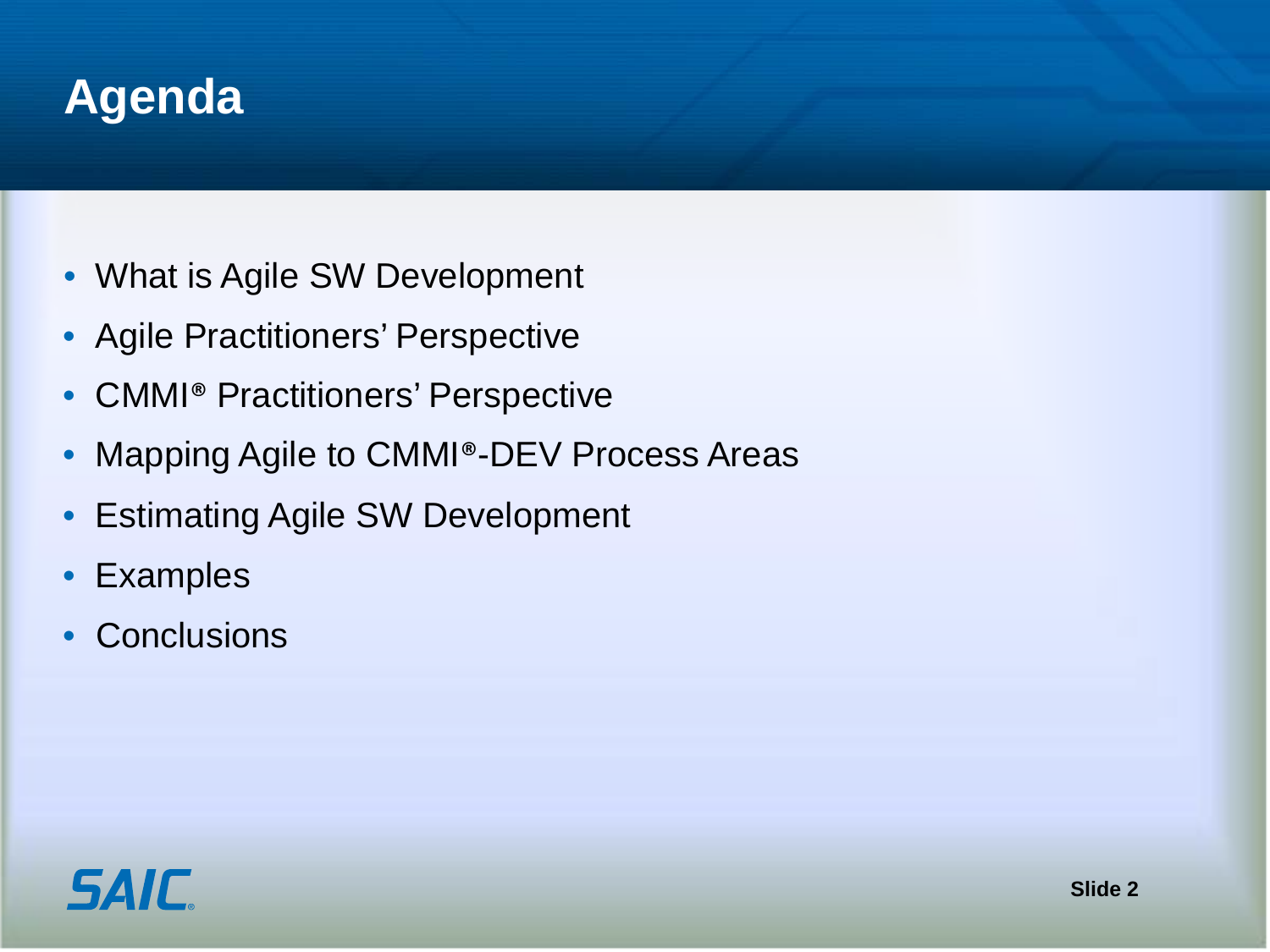# **What is Agile?**

- SW development methods based on iterative & incremental development
- Requirements & solutions evolve through collaboration within self-organizing, crossfunctional teams
- Time-boxed iterative approach
- Adaptive planning
- Rapid and flexible response to change

#### *Benefits:*

- *Increased Productivity (25 - 50%)*
- *Responsiveness to shifting customer needs & priorities*
- *Frequent , concrete "products"*

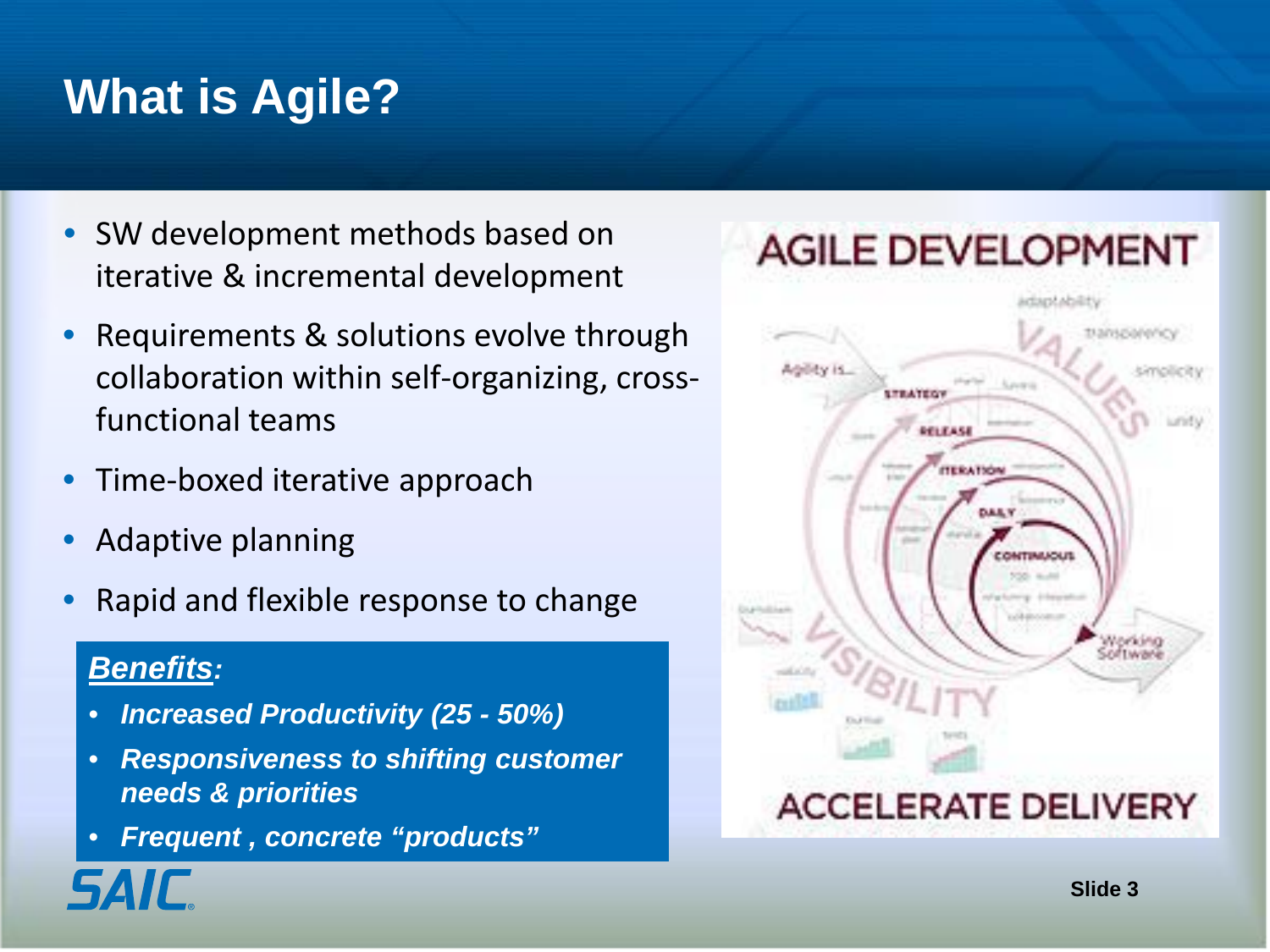#### **Concept of a SCRUM**

- SCRUM is aspecific Agile method -- almost become synonomous with Agile
- Organizes and prioritizes backlog into function sets
- Estimates development time/effort for each
- Selects top "N" to develop in a sprint (rapid, short development cycle)

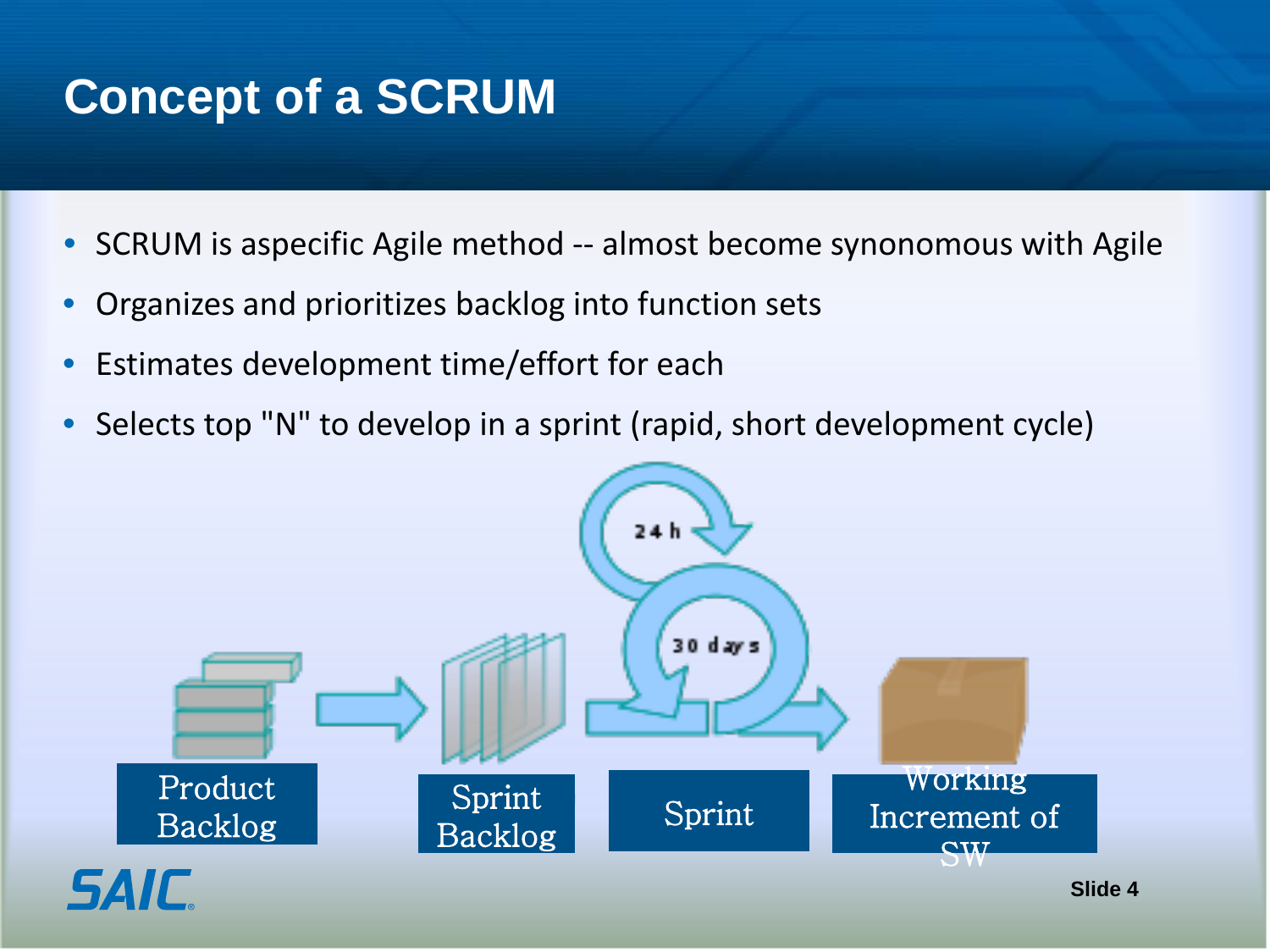## **Estimation with SCRUM "Storyboards"**

- Prioritize most important required functions on backlog
- Develop a simple "story" for each desired functionality (similar to scenarios and use cases)
- Each member of development team independently assigns a relative level of effort to story using the numbers in a Fibonacci series (reflects the uncertainty associated with larger projects)
- For each story, if estimates are close enough, it is assigned that relative rating
- If estimates are far apart, highest and lowest estimates explain their rationale, and team votes again
- Iterated until acceptable convergence is reached
- Complete rating for all functions/stories
- This is a rolling list, so number of un-rated is large only at beginning**SAIF Slide 5**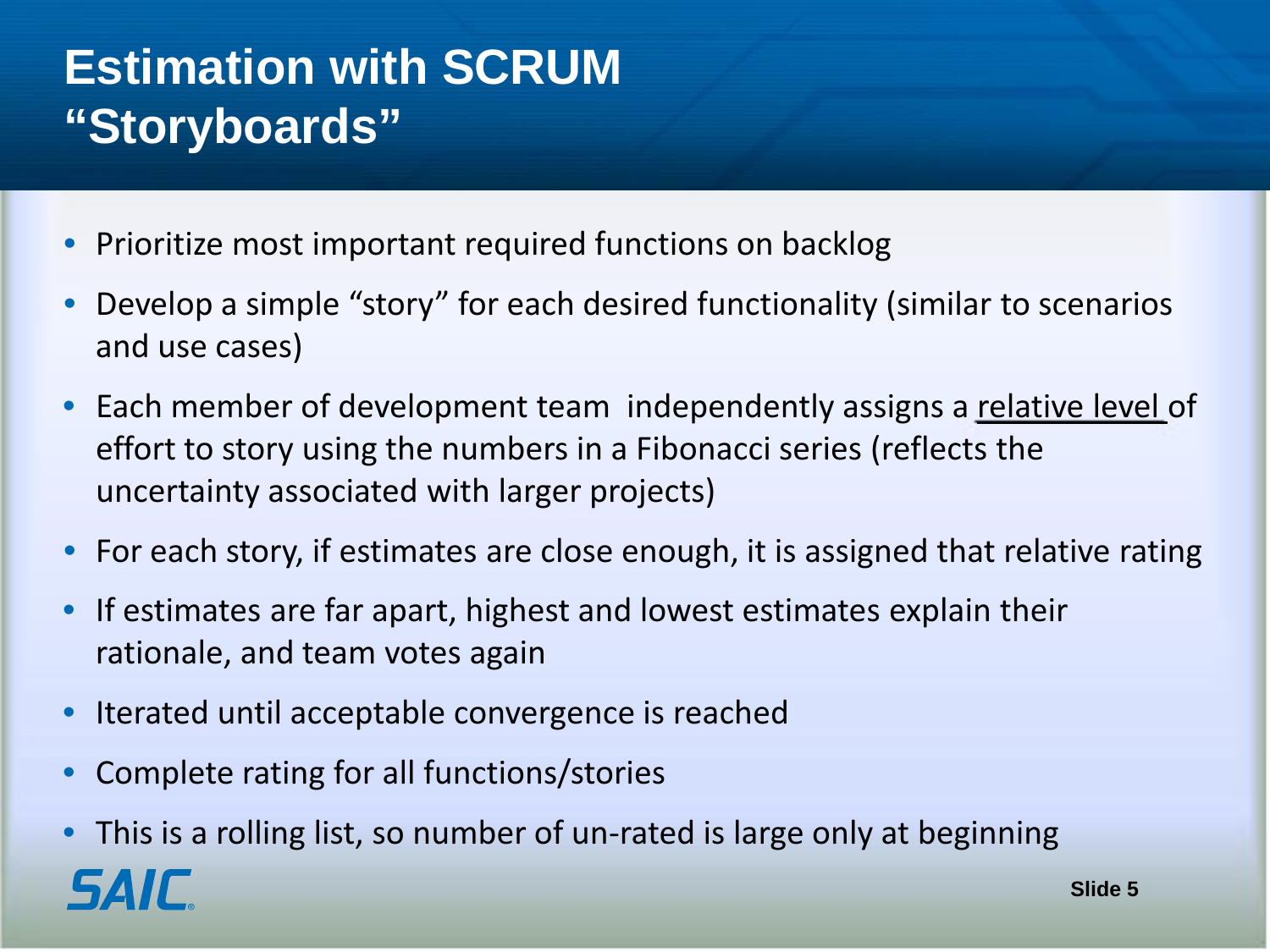## **Selecting Work Set for Sprint**

- After all items have been weighted by effort, the effort associated with the smallest task is determined by "triangulating" to size/effort of similar known past tasks
	- Need to develop a set of reference data for "atomic" functionalities
	- Estimate reflects productivity of past projects
- Other tasks are estimated by scaling the effort by the ratio of the task's weighting to rating of smallest task (usually =1)
- For next sprint (time box), determine available effort (resource hrs)
- Determine top "N" items that can be done with this effort
- This process can be done at various granularities, e.g. sprints within releases

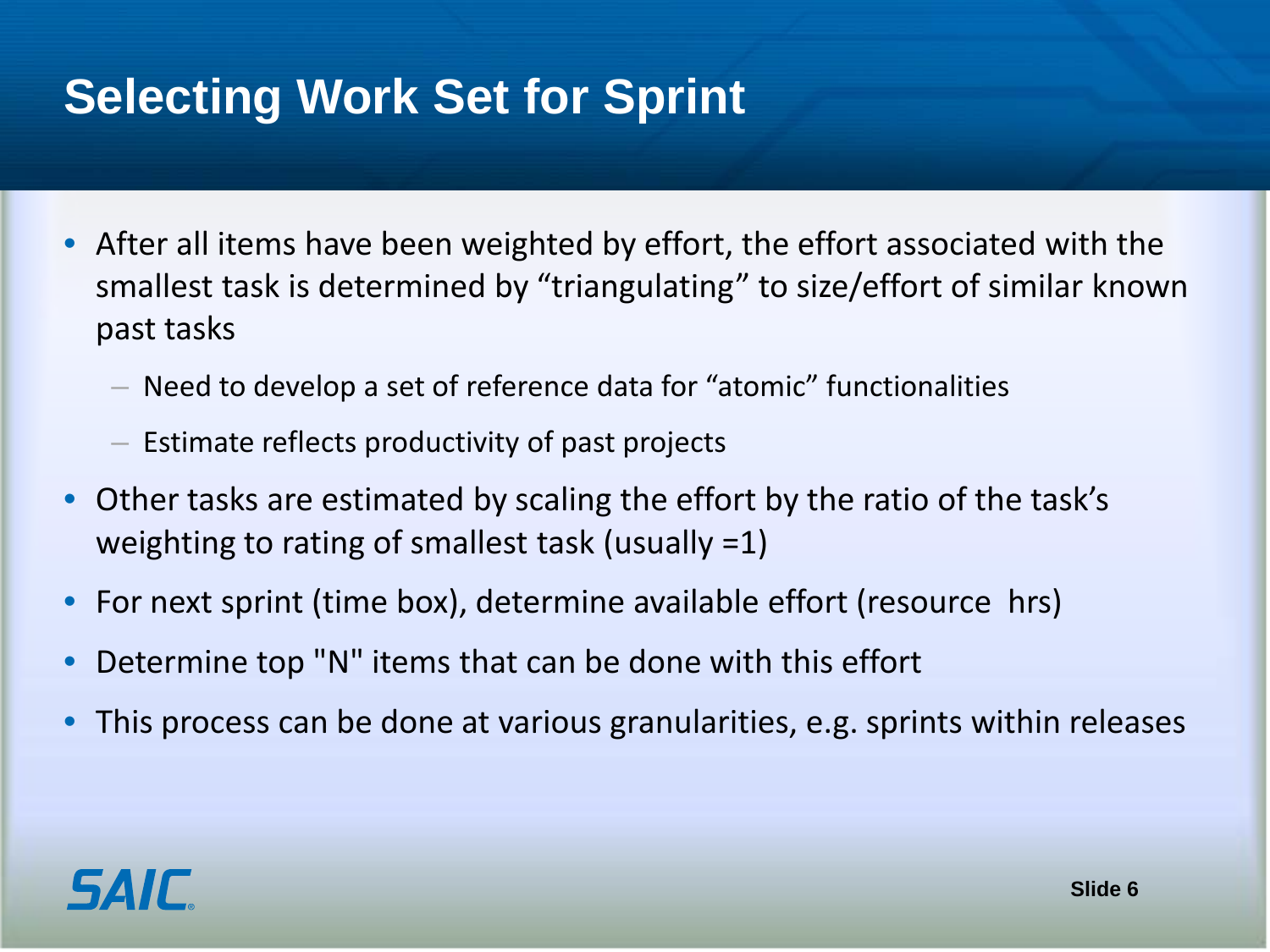## **SCRUM Development Rhythm**

- Short daily team-only meetings to state prior and current days' tasks, and to discussion obstacles and how to remove them
- Team performs design, unit code & test of each distinct SW part needed to complete each function
- Integration & integrated test take place when required
- Sprint continues until end of pre-defined time box; anything uncompleted goes back on list as top priority
- Set of functions completed is product of the sprint
- This product can / should be demo'd to customer, but not necessarily released
- Release schedule is a programmatic decision

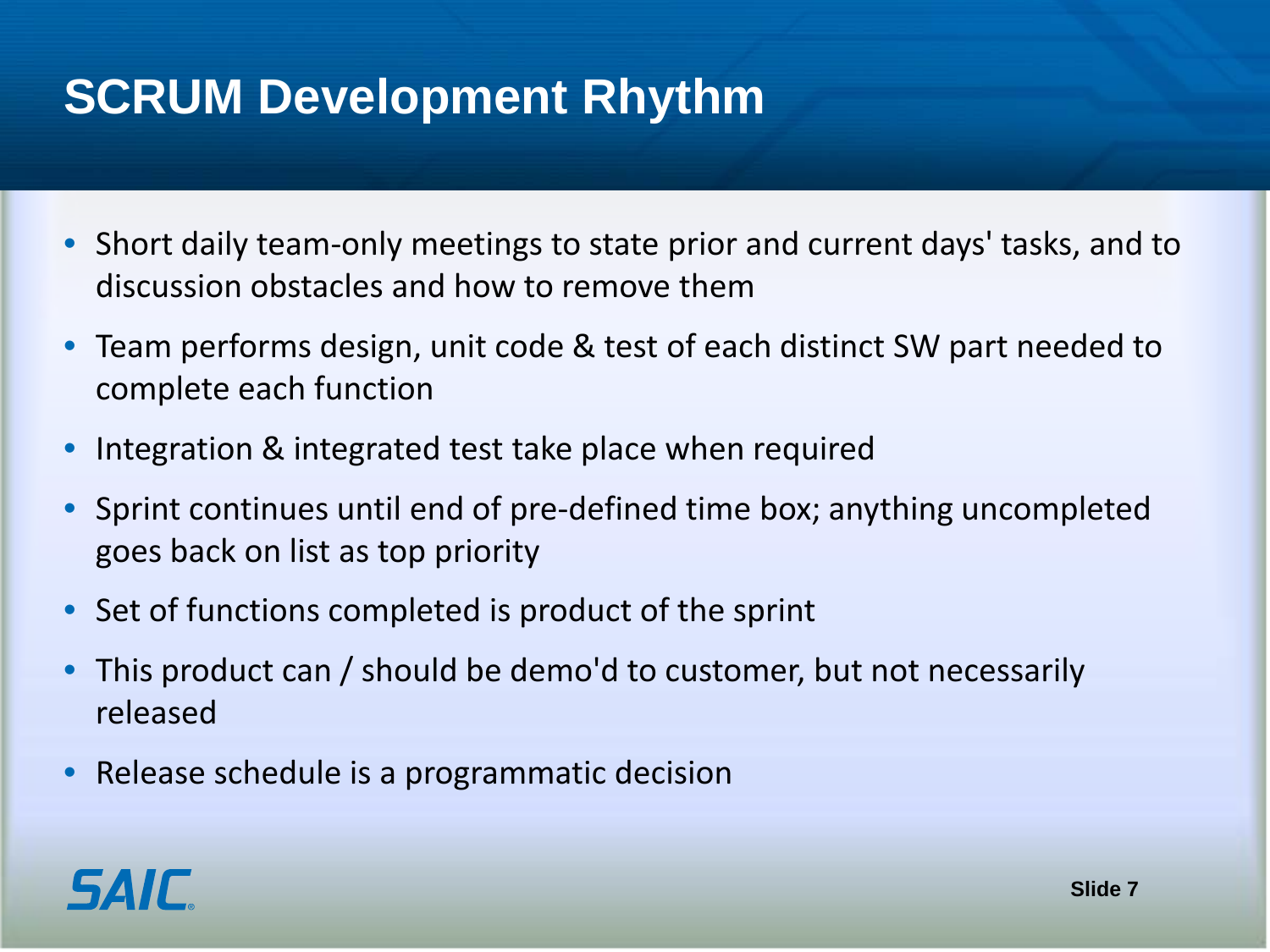## **Agile Practitioner's View of Process**

#### **Manifesto for Agile Software Development**

- Individuals and interactions over processes and tools
- Working software over comprehensive documentation
- Customer collaboration over contract negotiation
- Responding to change over following a plan

[http://agilemaifesto.org](http://agilemaifesto.org/)

#### **Observation:**

*Most SW developers hate processes, avoid documentation like the plague, don't like firm requirements and diverge from plan frequently.*

*The manifesto is almost a religious dogma; however, underlying the practice of Agile are some sound concepts with which we can agree.* 

## **SAIF**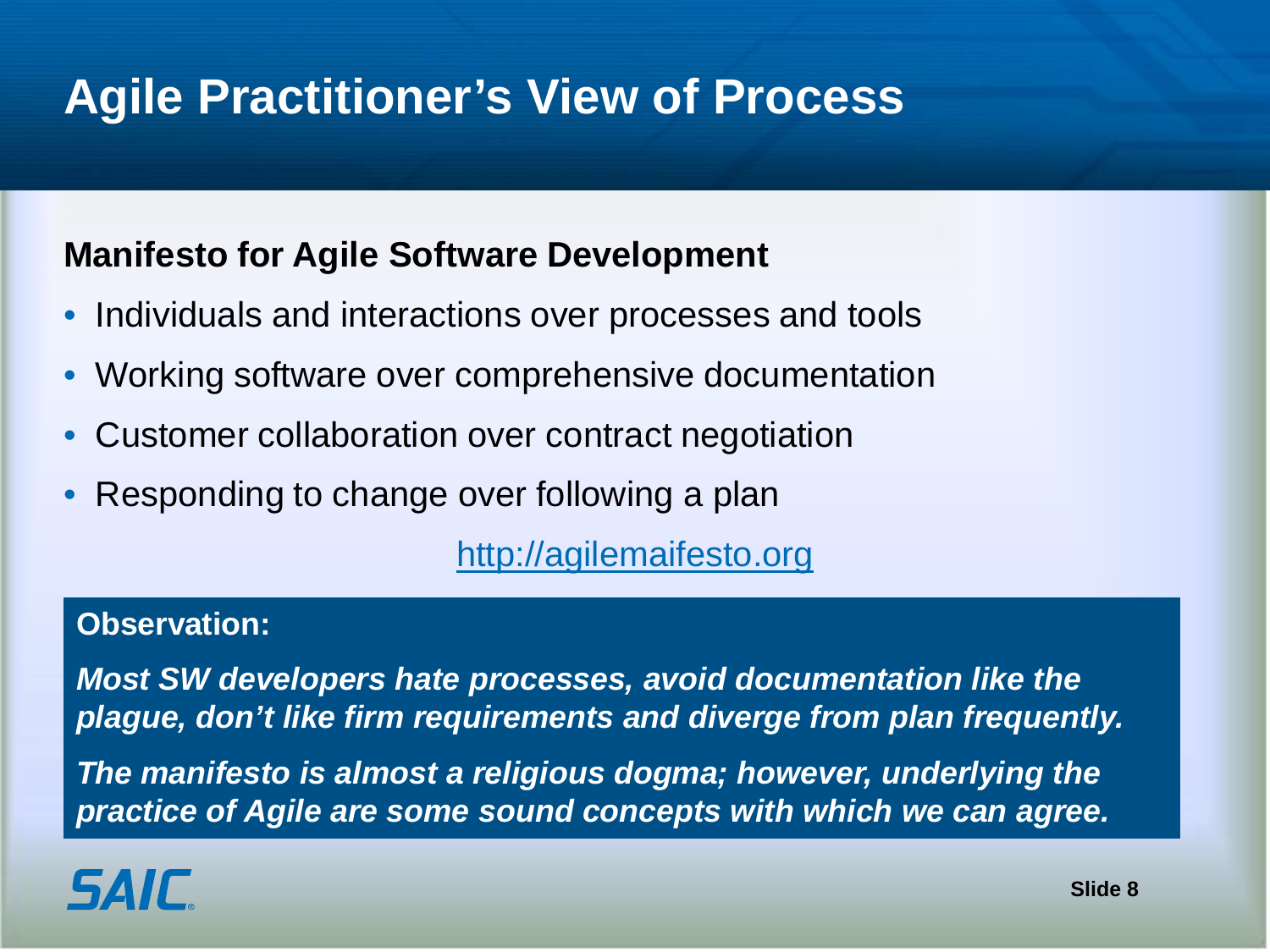#### **Agile Practitioner's View of Estimation**

- Most SW developers hate estimation, because it makes them define their product early in the life cycle. They prefer to "see how far we get"; "try some things first"; or "get a release or two done first."
- Part of Agile's appeal to the SW developer is the false belief that agile is a "best effort" strategy.
- Agile practitioners have invented their own terminolgy for the parts of the traditional process they dislike -- however, they still do them!
	- Use Case Scenario Story
	- SW Productivity Sprint Velocity
	- Requirements Features
	- Function Point Estimation Story Point Counting
	- Work Estimation "Liar's Poker"

#### *SAIC*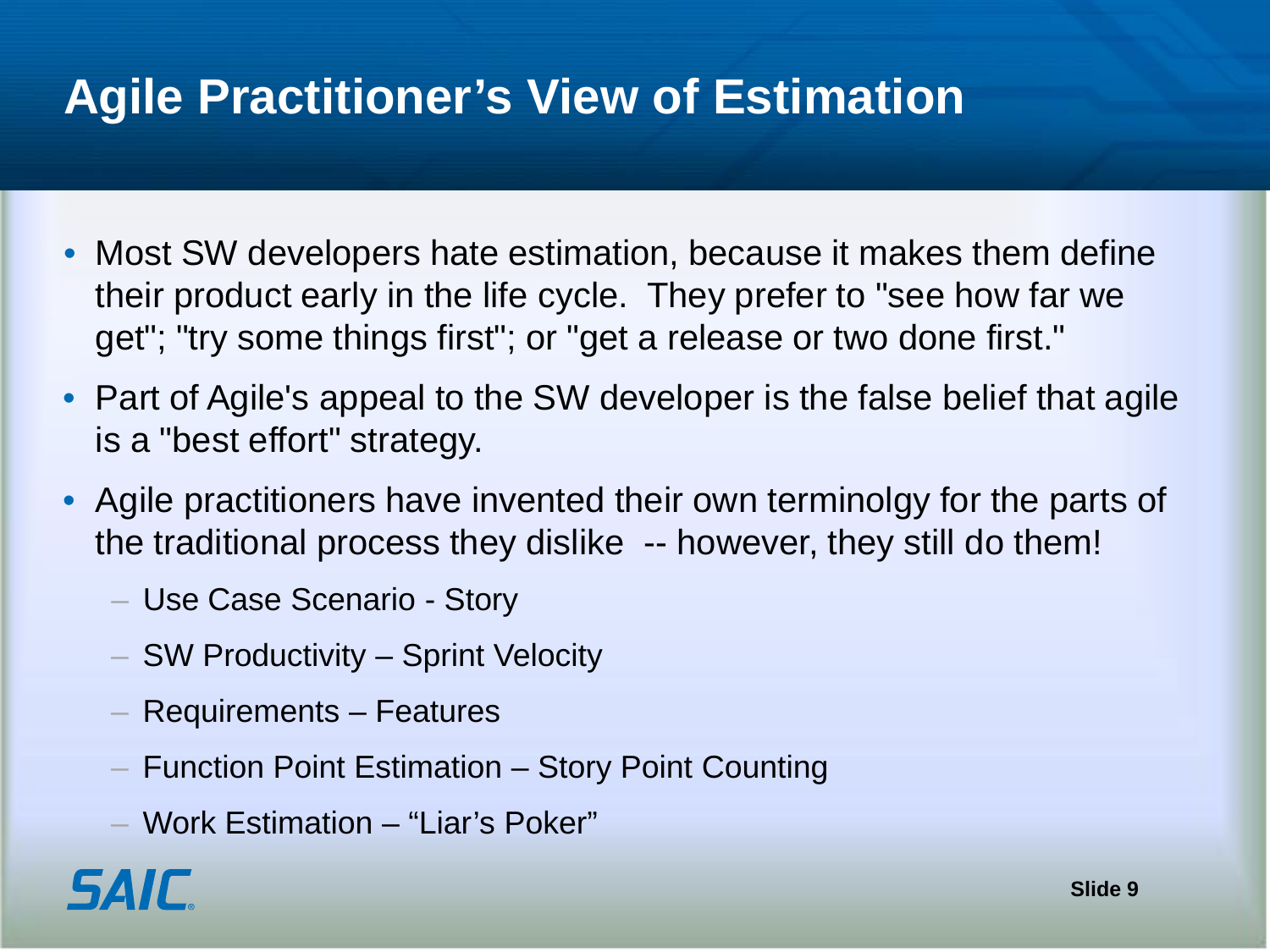## **Principles behind the Agile Manifesto**

- Highest priority: satisfy customer by early & continuous delivery of SW
- Welcome changing requirements, even late in development
- Deliver working SW frequently, from a couple of weeks to months
- Working software is the primary measure of progress
- Business people & developers work together daily throughout project
- Build projects around motivated individuals. Give them the environment and support they need, and trust them to get the job done.
- Most efficient, effective way to convey information within a team is faceto-face conversation

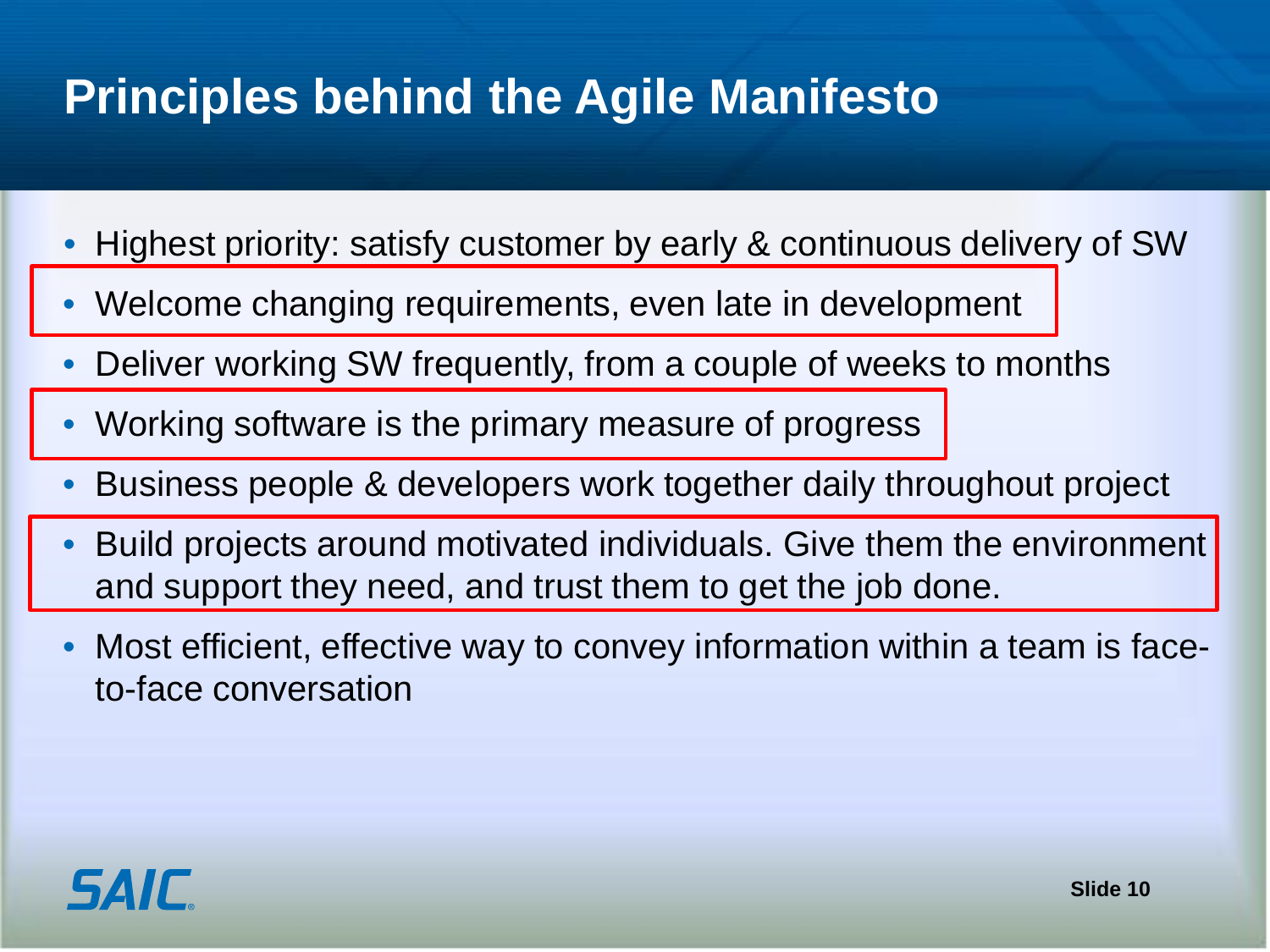## **Principles behind the Agile Manifesto**

- Agile processes promote sustainable development. Should be able to maintain a constant pace indefinitely.
- Continuous attention to technical excellence & good design enhances agility.
- Simplicity--the art of maximizing the amount of work not done--is essential.
- The best architectures, requirements, and designs emerge from selforganizing teams.
- At regular intervals, the team reflects on how to become more effective, then tunes and adjusts its behavior accordingly.

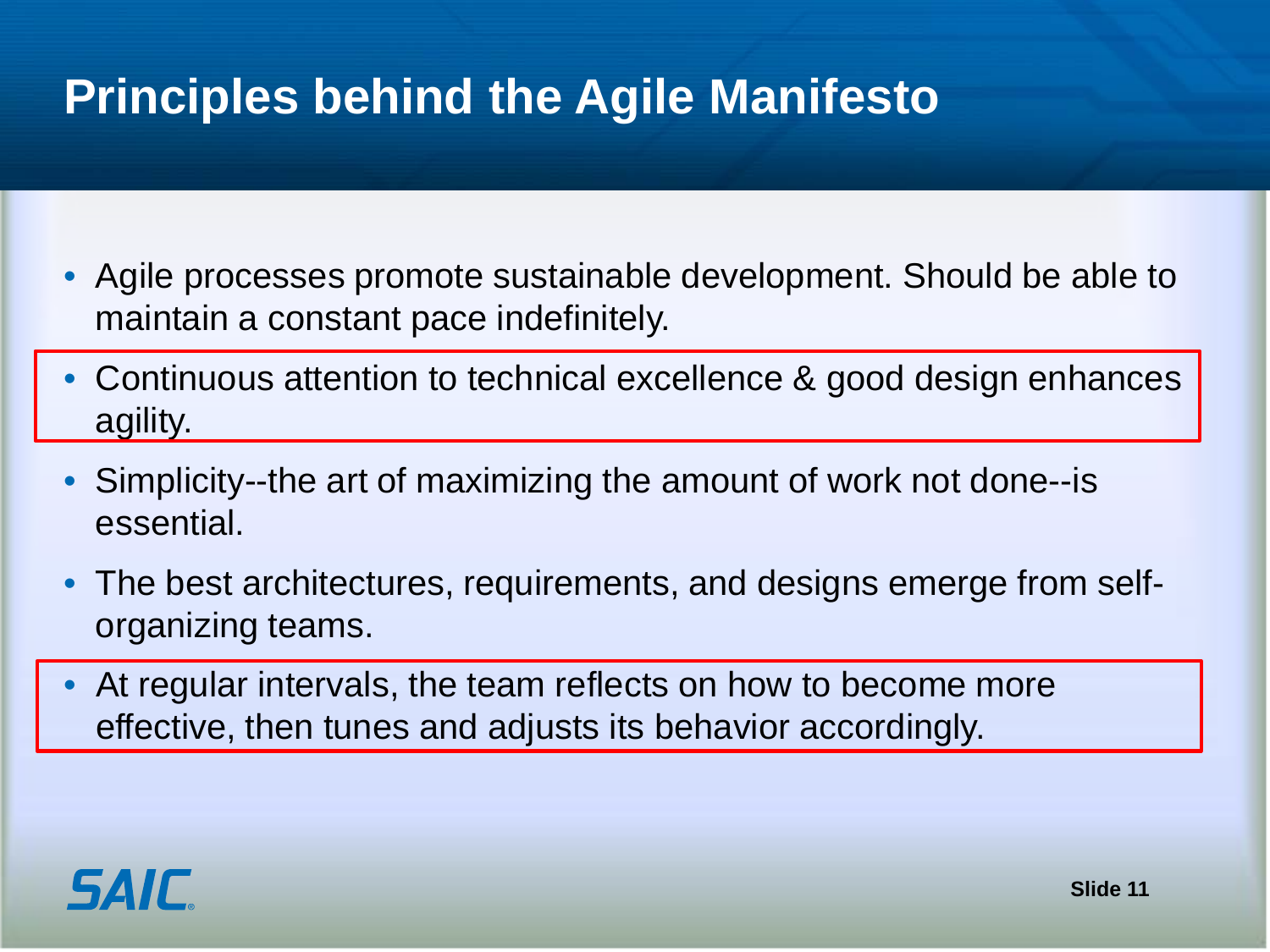## **CMMI® Practitioners' Perspective**

- Defined, repeatable processes are essential to predictable, high-quality results in Software development and other types of projects
- Lack of defined processes is indicative of low productivity and poor quality
- CMMI is a model from which organizations can define the processes that work best for them
- Continual review and revision of processes result in improved quality and productivity
- Collection and analysis of metrics help organizations and projects know objectively how they are doing, facilitating problem resolution
- Sound estimation based on past productivity metrics and rigorous SW size estimation

# *SAIL*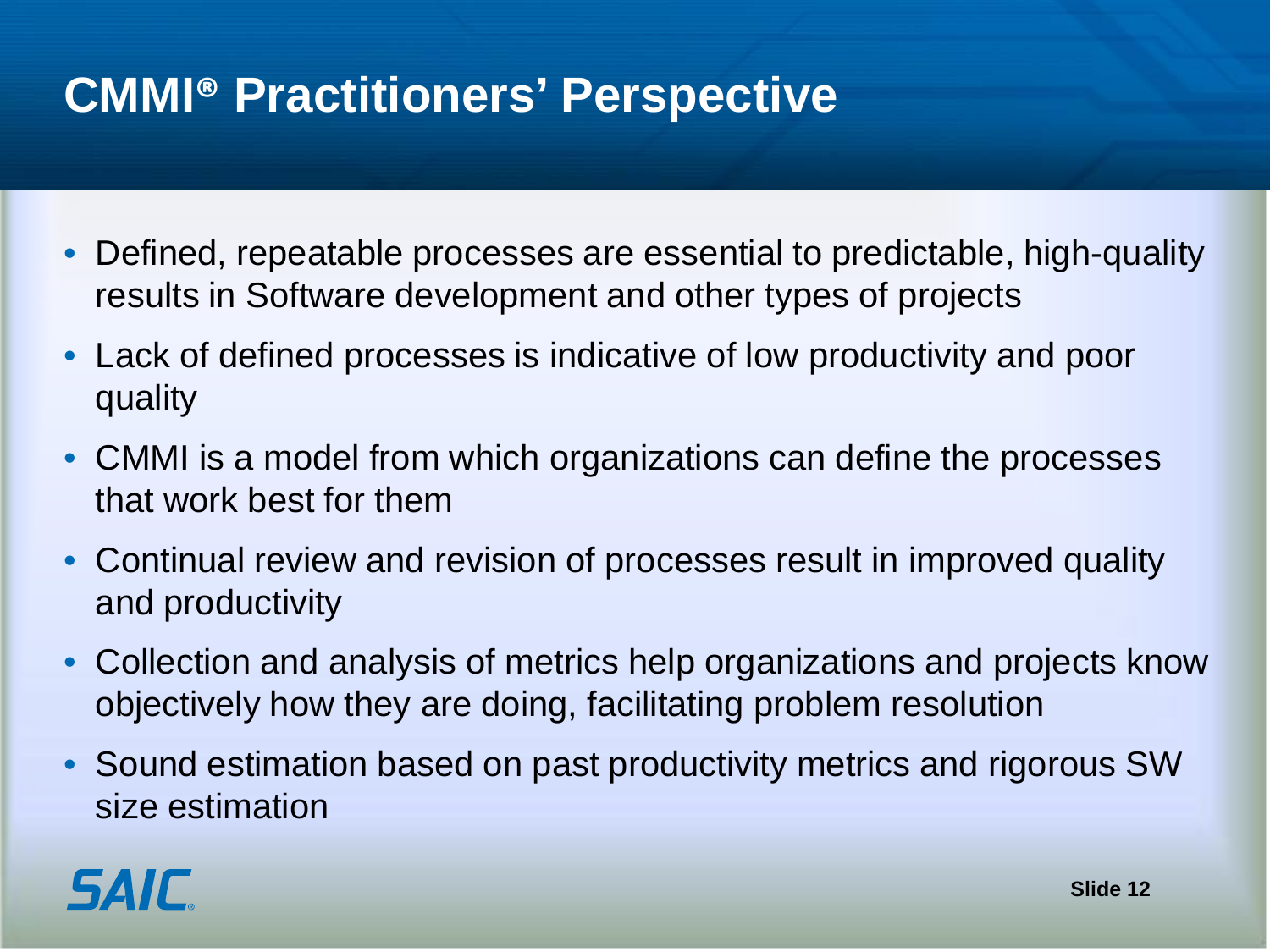## **Mapping Agile to CMMI Process Areas**

| <b>CMMI</b> Process<br>Area               | Agile Methodology                                                                                                                                                                                                                                                                                                        |
|-------------------------------------------|--------------------------------------------------------------------------------------------------------------------------------------------------------------------------------------------------------------------------------------------------------------------------------------------------------------------------|
| REQM:<br>Requirements<br>Management       | Although Agile prefers to call them features, user<br>requirements are a top priority. Agile is flexible about<br>changes in requirements but if the change impacts<br>scheduled deliverables, they put the change back into<br>the backlog, and deliver it in the next sprint                                           |
| PP: Project Planning                      | Each sprint is planned well; the difference is the<br>involvement of the entire team in the planning process.<br>Although the SW developers probably don't want to be<br>pinned down, the Scrum master and PM are exacting<br>about adherence to the plan. Peer pressure helps<br>enforce the plan within the team.      |
| PMC: Project<br>Monitoring and<br>Control | At a formal level, Agile doesn't report out during a<br>Sprint. At a practical level, the team reports out to itself<br>every day. This degree of monitoring is more than in a<br>traditional process and is very effective. Issues still can<br>arise at the end of a Sprint that fails to deliver the<br>planned work. |
| MA: Measurement                           | Because the team relies on knowledge and                                                                                                                                                                                                                                                                                 |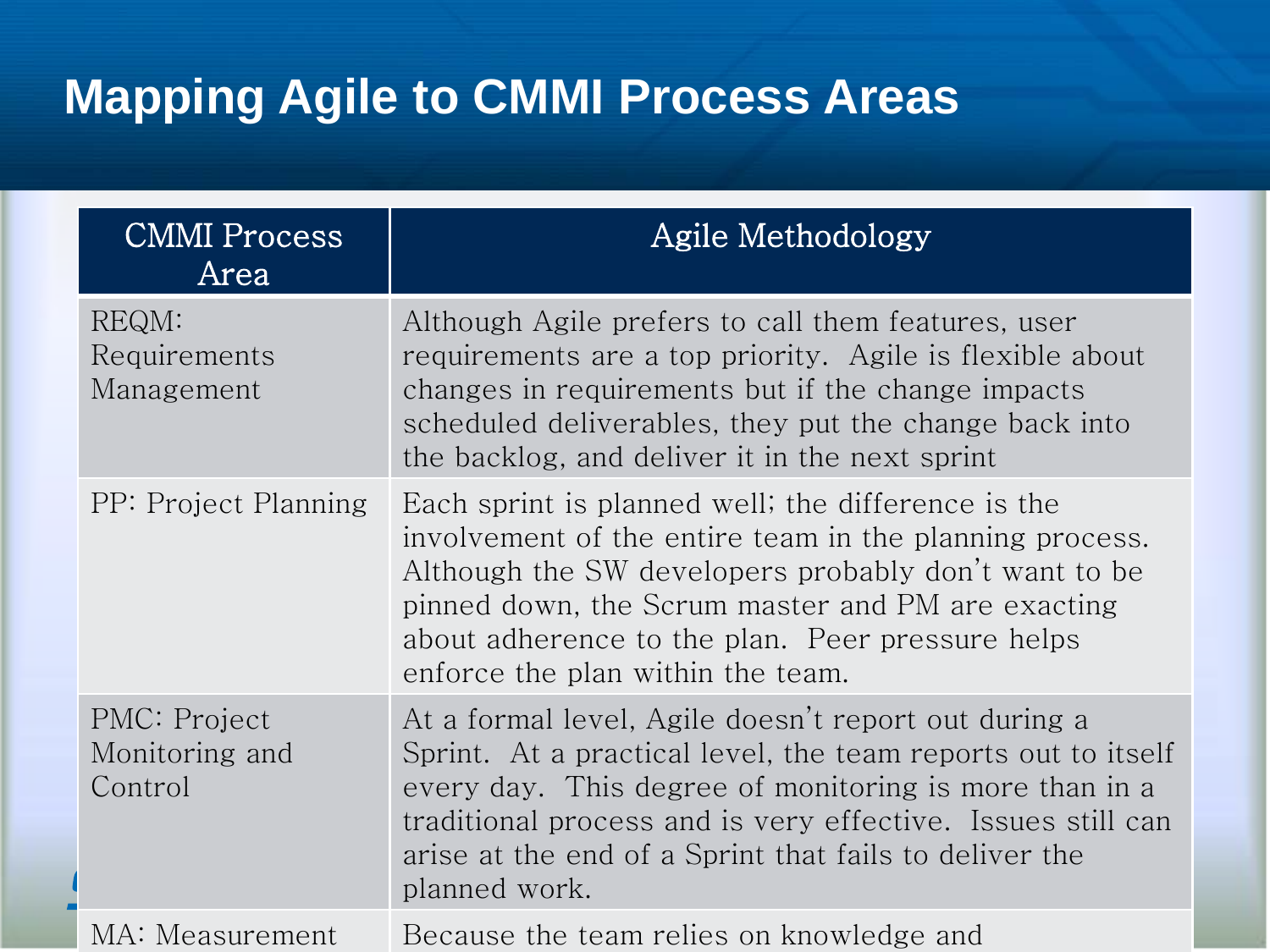#### **Mapping Agile to CMMI Process Areas**

| <b>CMMI</b> Process<br>Area     | Agile Methodology                                                                                                                                                                                                                                              |
|---------------------------------|----------------------------------------------------------------------------------------------------------------------------------------------------------------------------------------------------------------------------------------------------------------|
| CM: Configuration<br>Management | Agile is surprisingly silent about this process area;<br>however, this is probably because they have no<br>issue with following sound practices to avoid<br>chaos. It is safe to say this is a process area that all<br>endorse and practice.                  |
| TS: Technical<br>Solution       | As a process area, TS has always defied<br>regimentation. Creative teams always seem to<br>function better without being told how to create.<br>The agile community at large places great value in<br>fostering and encouraging creativity within the<br>team. |
| OT: Organizational<br>Training  | Training has been an integral part of the Agile<br>Process since its inception. Most organizations train<br>entire teams as part of initial implementation, and<br>continue with periodic updates.                                                             |
| QPM: Quantitative               | Reality seems at odds with mythology on this topic.                                                                                                                                                                                                            |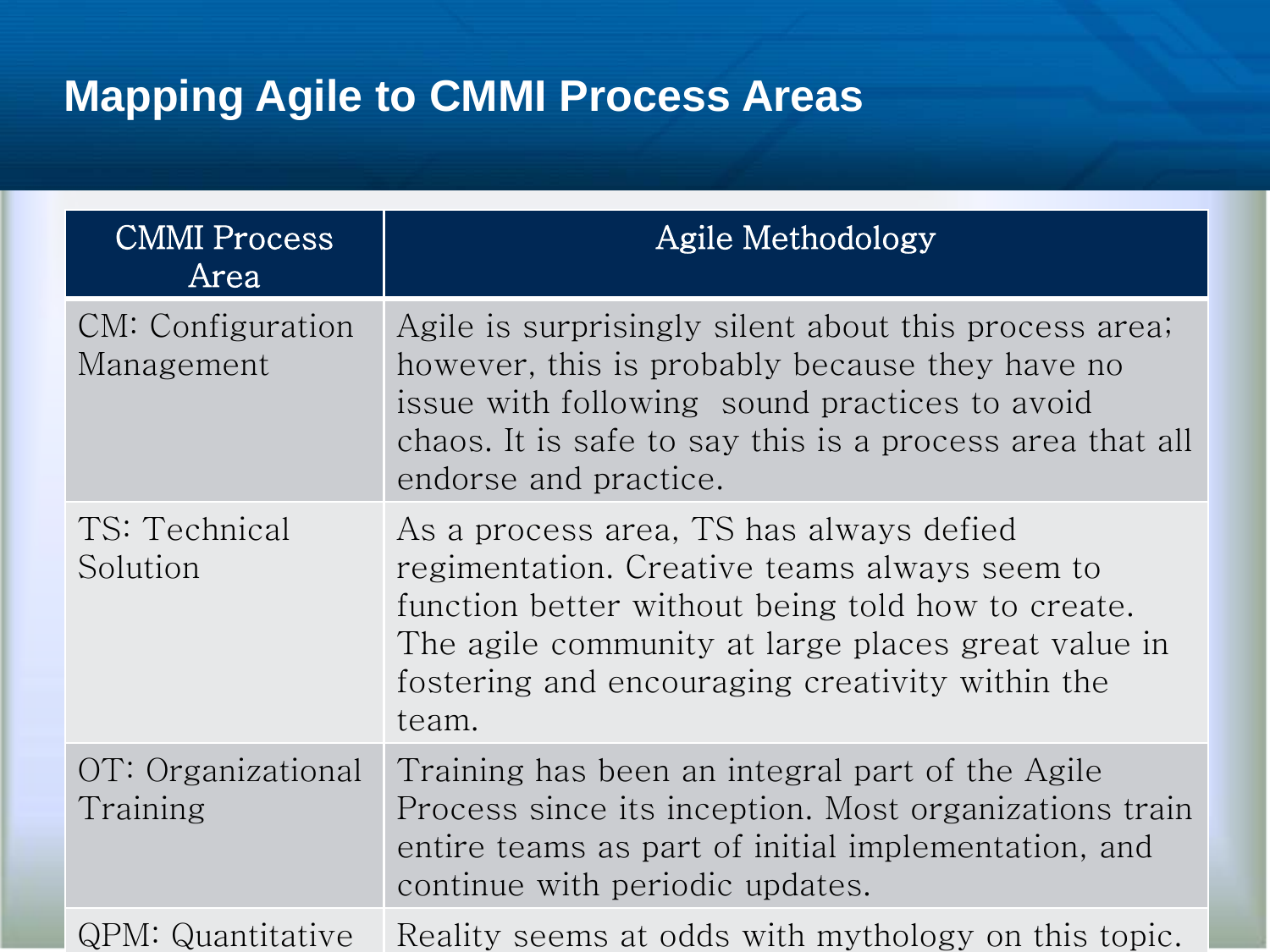# **Mapping Agile to CMMI Practices**

- Establish an Organizational Policy
	- Adoption of Agile
- Establish a Defined Process
	- Agile process is well defined
	- Tailor it to the team
- Plan the Process
	- Agile stresses iterative planning
	- Each Sprint starts with Planning
- Provide the Resources
	- Staff the agile team and assign SCRUM Master
- Assign Responsibility

*SAIL* 

– Empower team & SCRUM master

- Train People
	- Agile Training is part of process
- Manage Configurations
	- Same as traditional SW process
- Involve Relevant Stakeholders
	- Basic tenet of Agile
- Monitor and Control the Process
	- Daily SCRUM & SCRUM Master provide control
- Objectively Evaluate Adherence
	- Sprints end with self evaluation
- Collect Improvement Information
	- Agile measures velocity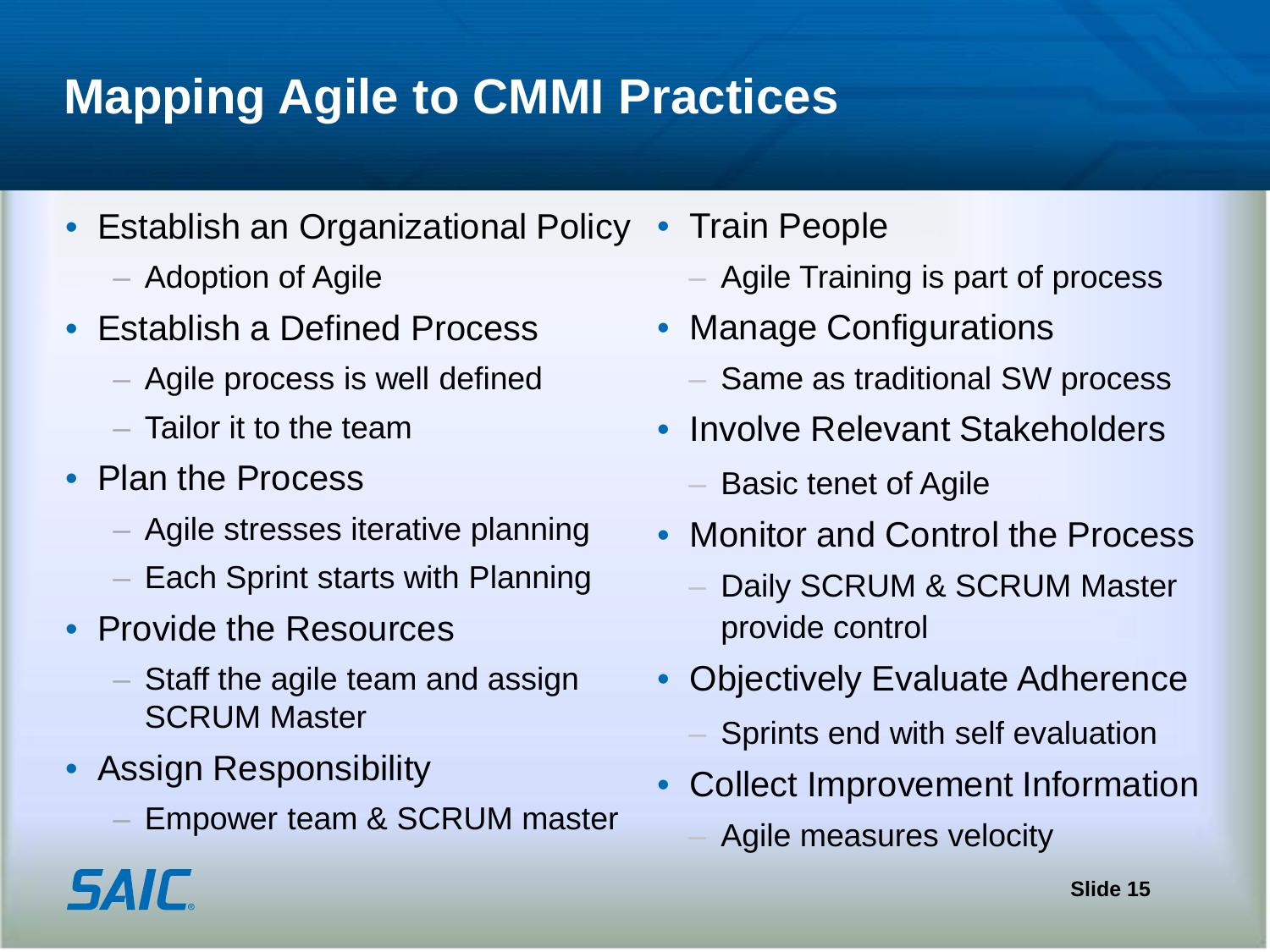# **Estimation in Agile (Story Points)**

#### • What is a Story?

- Brief top-level description of user functional requirement
- Performance and other requirements are considered part of the story, unless they constitute a cross-cutting top level requirement
- Story is smaller than a use case, larger than a function point type
- What are Story Points?
	- Arbitrary scale applied to user stories to define relative size and complexity of a each story as compared to other stories
	- Unit-less, meaning as a scale, they are only valuable to compare against each other within the same team
	- Used in conjunction with knowledge of team's past velocity as a guide to planning a sprint

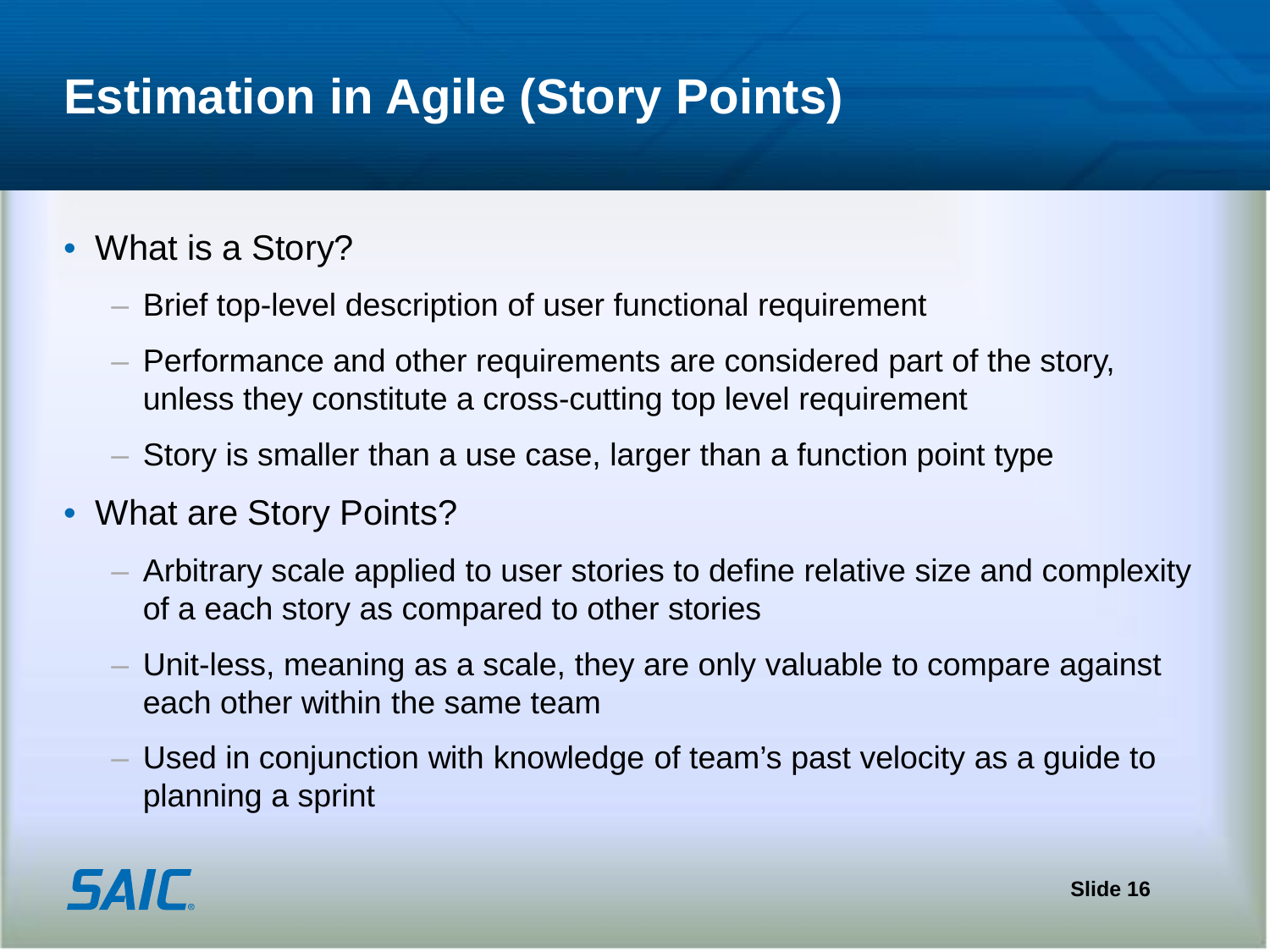#### **Estimating with Story Points (Planning Poker)**

- Prioritize most important required functions on backlog
- Develop a simple "story" for each desired functionality
- Estimating team should be the development team including SME
- Each member of development team independently assigns a relative level of effort to each story using the numbers in a Fibonacci series  $(1,2,3,5,8,13,...)$ 
	- Fibonacci series reflect the uncertainty associated with larger projects
- For each story, if estimates are close enough, it is assigned that relative rating
- If estimates are far apart, highest and lowest estimates explain their rationale, and team votes again
- Iterate until acceptable convergence is reached

*SAIC*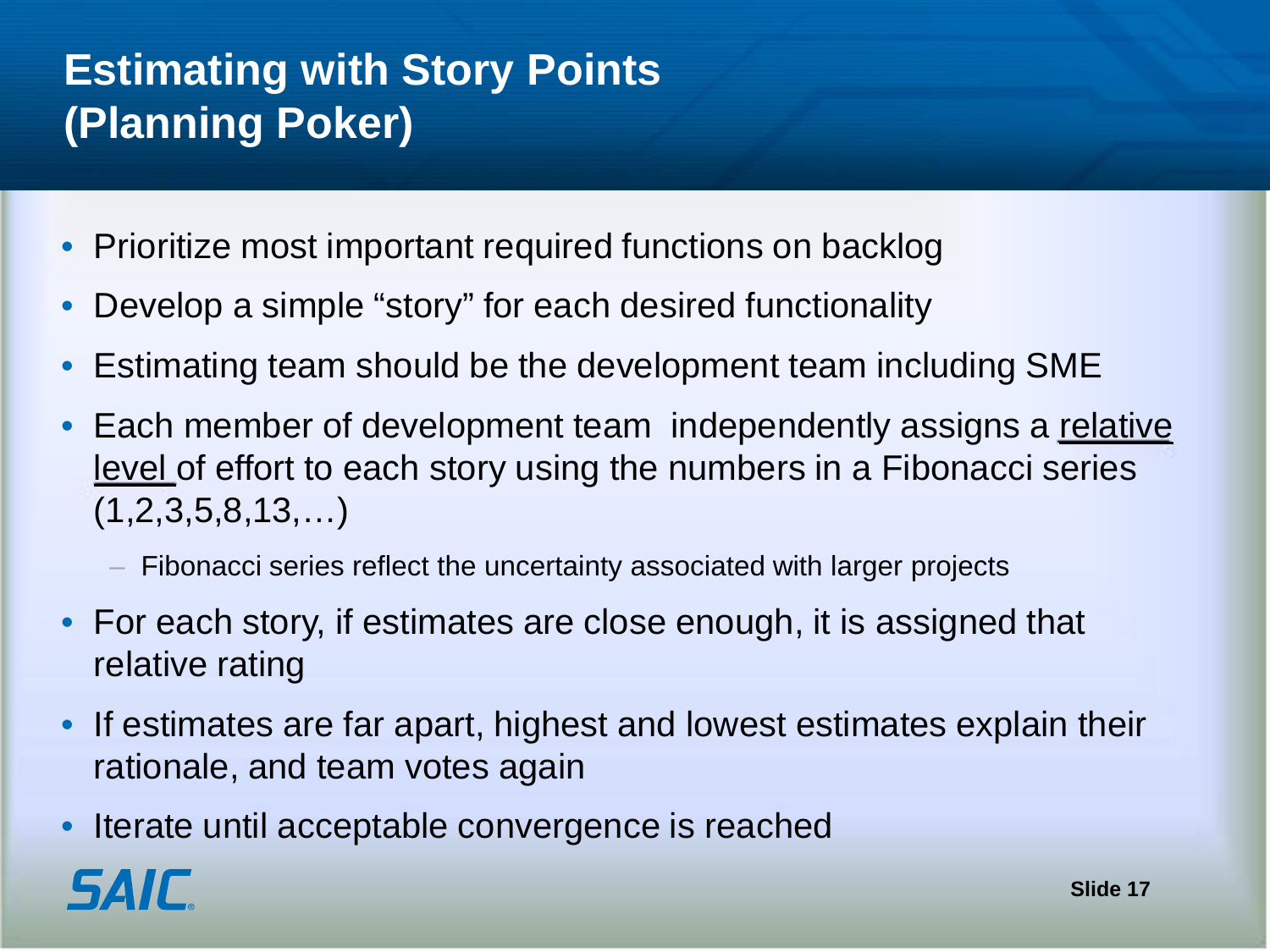## **Estimating Scope of a Sprint**

- Determining How Much Fits into a Sprint
	- Team's past velocity measures the number of story points that can be implemented in a sprint:  $V = SP$ /sprint
	- After all items on backlog have been assigned a story point count, determine the top "N" items that can be done during the next sprint
	- Helpful to develop a set of reference data for "atomic" functionalities
	- Estimate reflects productivity/velocity of past projects; but the team's velocity improves as team's experience with Agile increases
	- Hence, velocity should be updated as team accumulates completed sprints

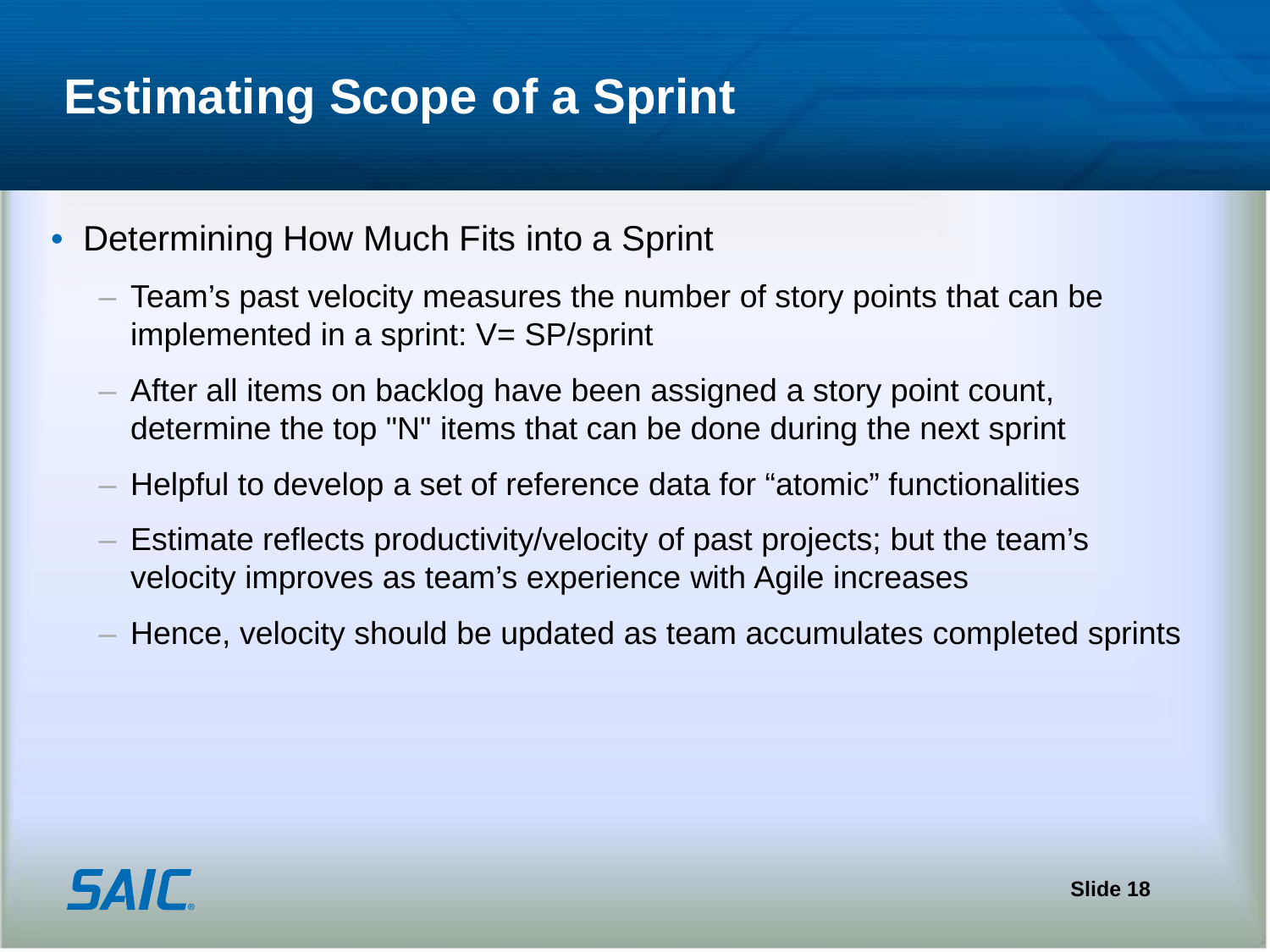#### **Estimating an Entire Project / Responding to Requests for Proposal**

- Agile does not provide software size or cost estimates
	- Velocity and story points are relative measures and team/project specific
	- Teams have vastly different interpretations of Agile; hence, productivity is very much a function of the local practice
	- Difficult to build a supportable BOE for costing and proposal purposes
- Nonetheless, DoD and corporate management demand upfront estimates of SW effort, duration and cost
	- Costs and effort, based on known and understood methods and models
	- Requires that available data and tools be used to generate an estimate that is acceptable to customers and management
	- What about all of the metrics you've compiled under CMMI?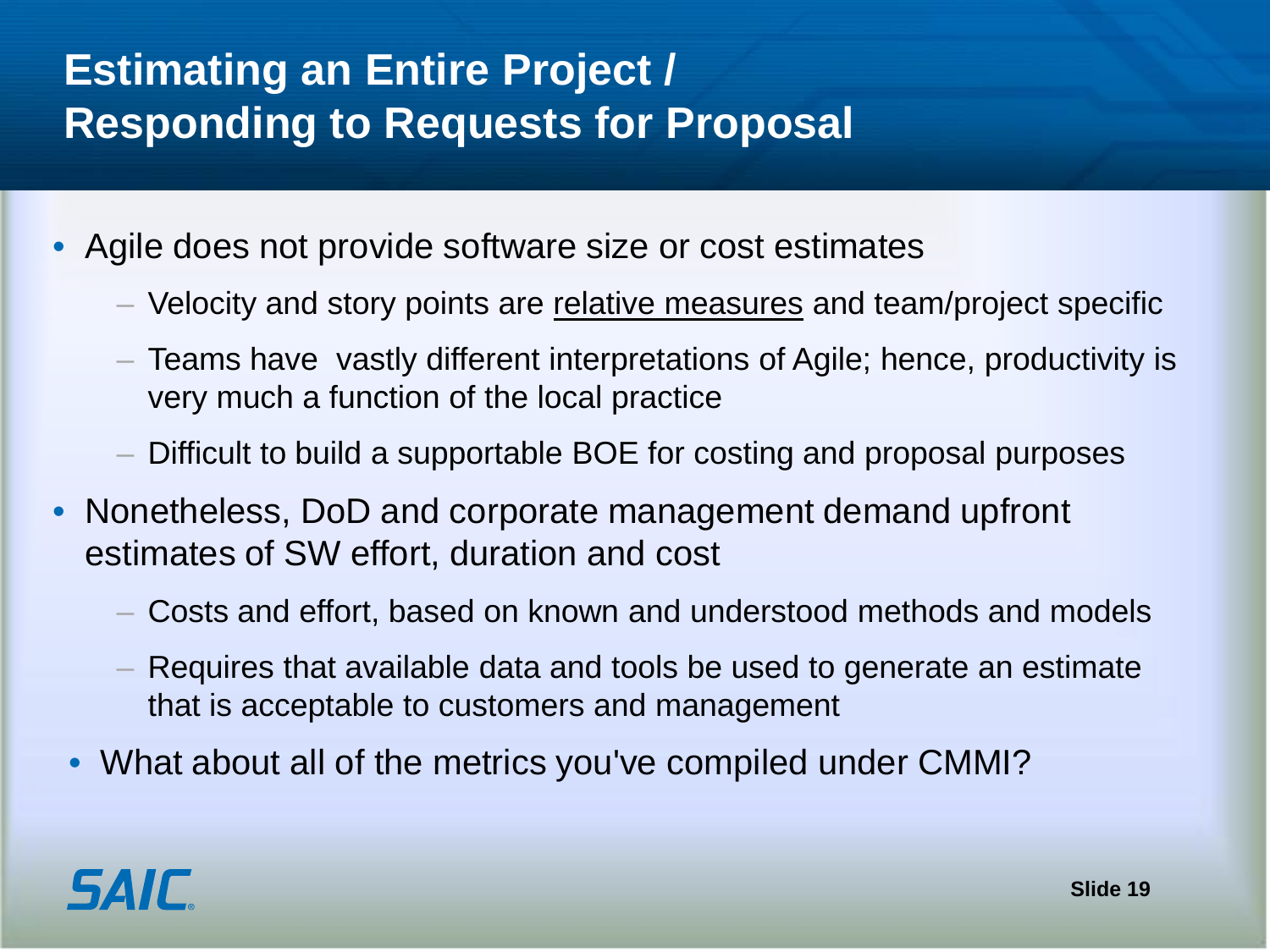#### **Traditional Estimation Process**

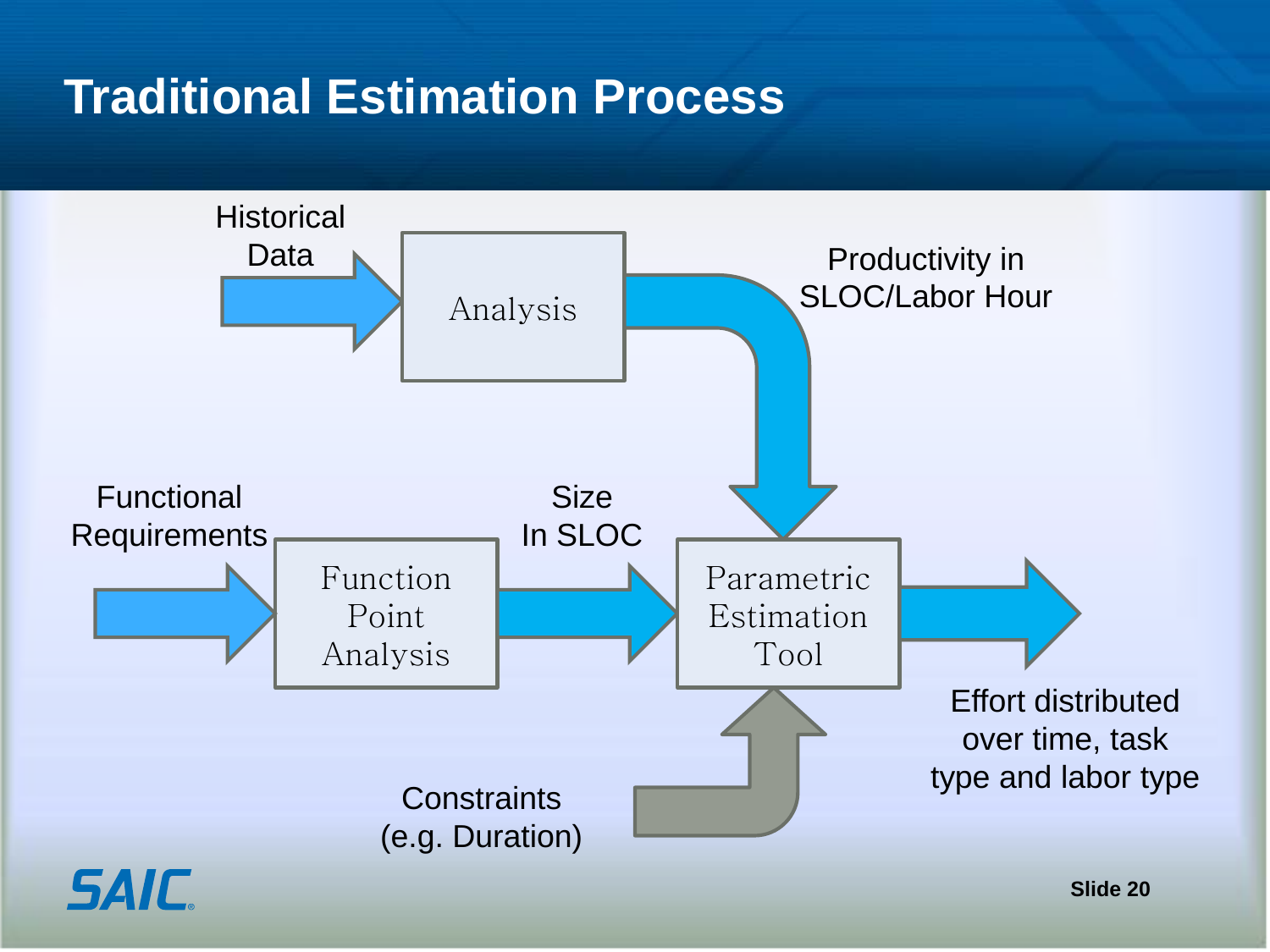#### **Estimation Process**

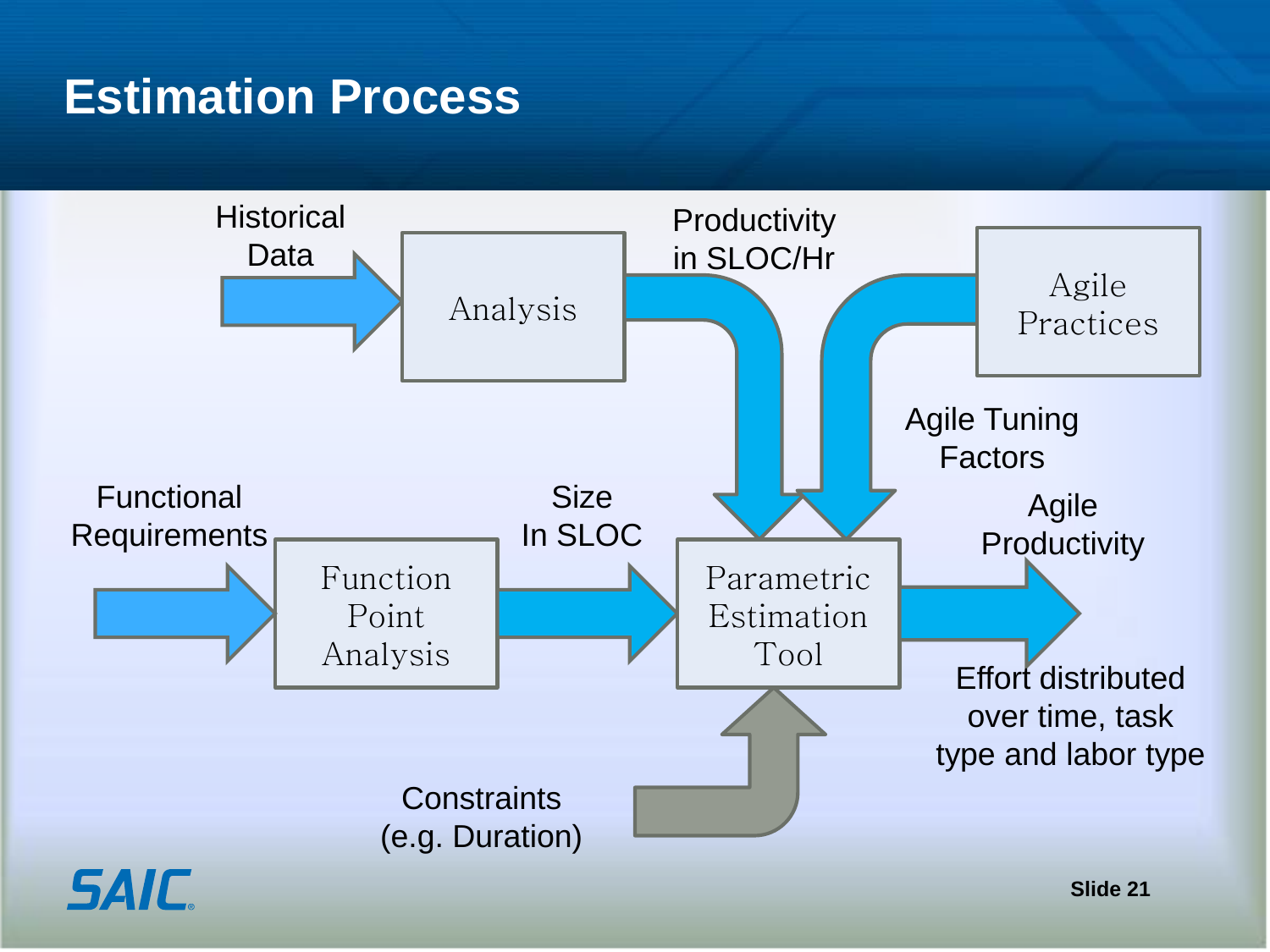#### **Approach to Estimation of Agile SW Development**

- Build parametric model in COCOMO, Price-S, SEER-SIM, etc.
- Tune model's factors to match your historical, non-agile, productivity
- Identity factors that Agile will impact
- Adjust those factors incrementally to determine the effects of adoption of agile over time; i.e. modest improvements at first growing to their maximum as team becomes fully agile
- Measure productivity of each sprint; accummulate and analyze over time to update your productivity for use in estimating future work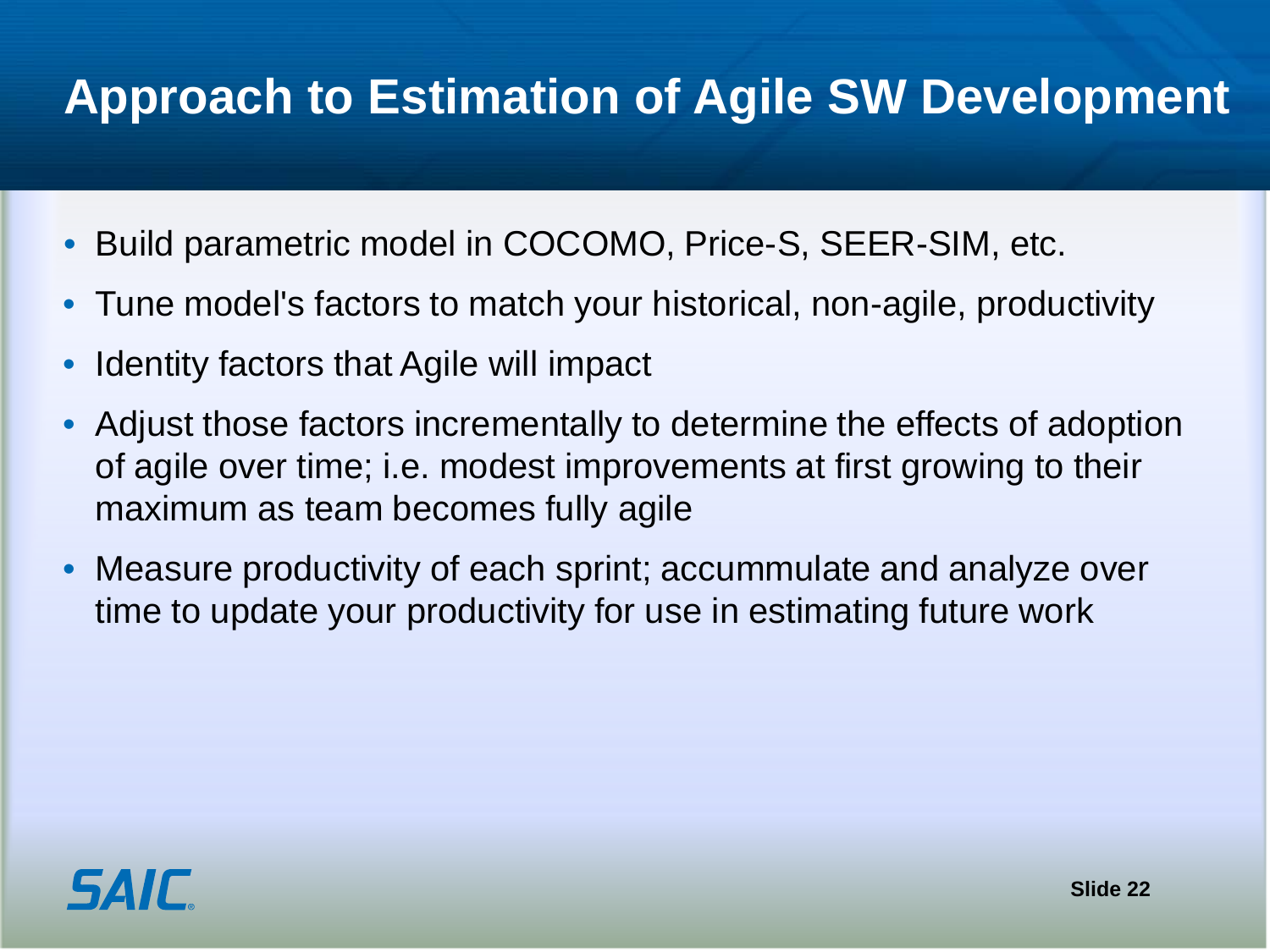#### **Example Use Of Historical Data To Tune COCOMO Model**



**SAIC.**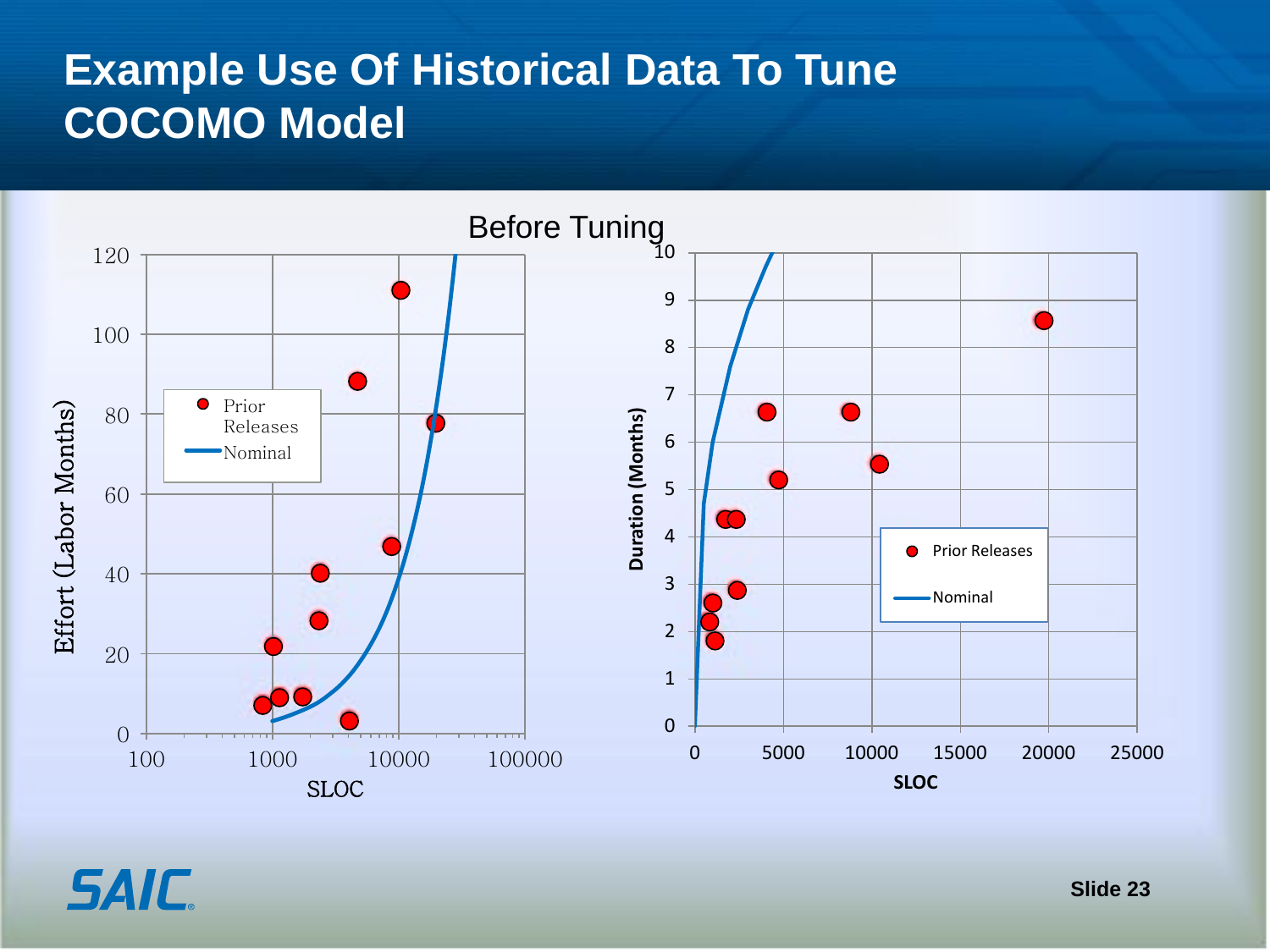#### **Example Use Of Historical Data To Tune COCOMO Model**

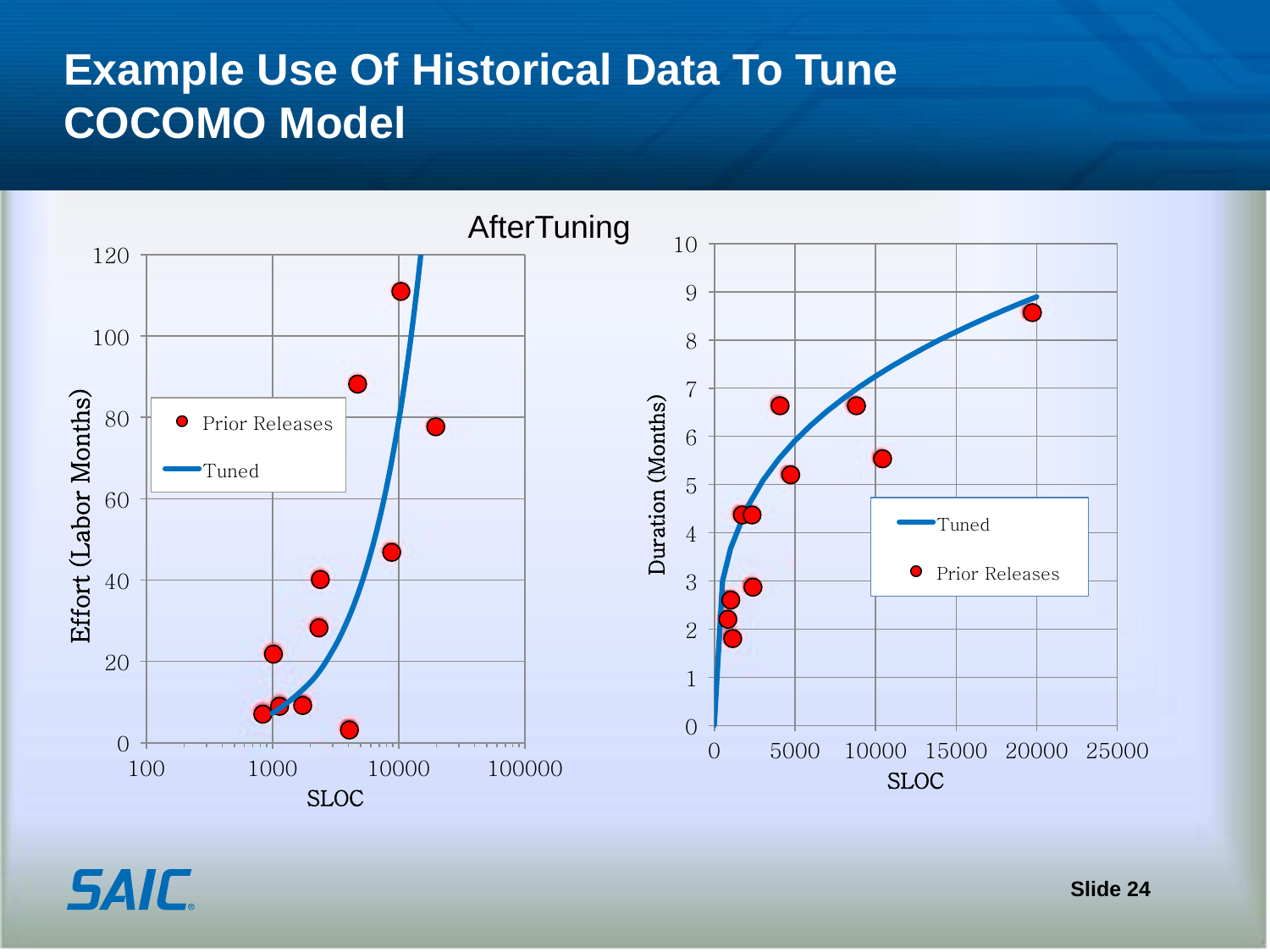## **COCOMO Factors for Agile**

- Development Flexibility (FLEX)
	- Need for software conformance with pre-established requirements
	- Adjust to be more flexible
- Platform Volatility (PVOL)
	- Sprint is so rapid that platform is very unlikely to change
	- Reduce setting
- Personnel Continuity (PCON)
	- Sprint is so rapid that personnel are very unlikely to change
	- Increase setting
- Multisite Development (SITE)
	- Agile practice relies on daily Scrums, staff tend to be collocated
	- Increase setting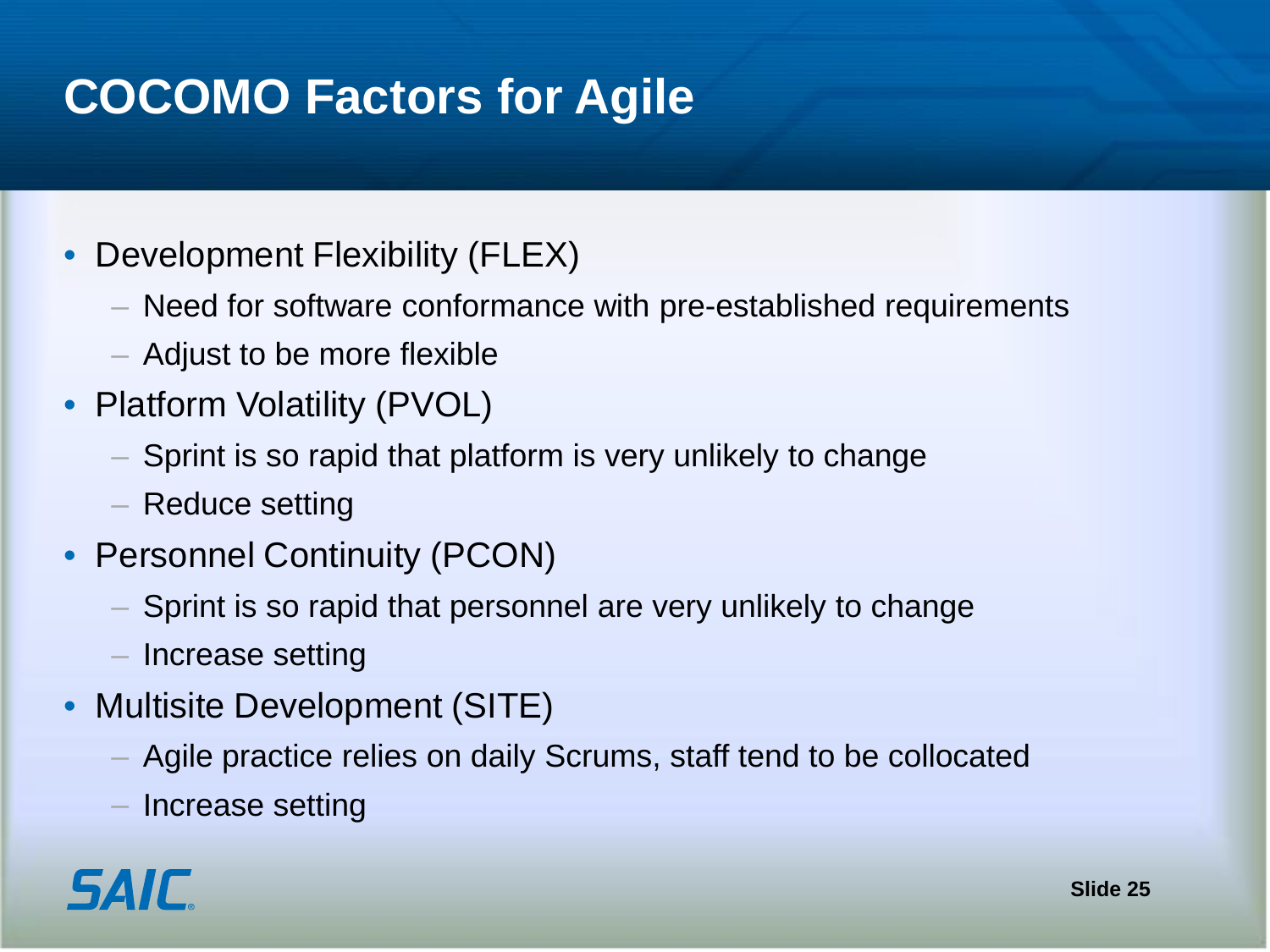## **COCOMO Factors for Agile**

- Documentation Match to Life-Cycle Needs (DOCU)
	- Agile philosophy is to emphasize product, not documentation
	- Reduce setting
- Use of Software Tools (TOOL)
	- Agile typically uses strong, mature lifecycle tools, moderately integrated
	- Increase setting
- Analyst Capability (ACAP)
	- Agile tends to attract high performers and reinforces their productivity
	- Increase setting
- Programmer Capability (PCAP)
	- Agile tends to attract high performers and reinforces their productivity
	- Increase setting

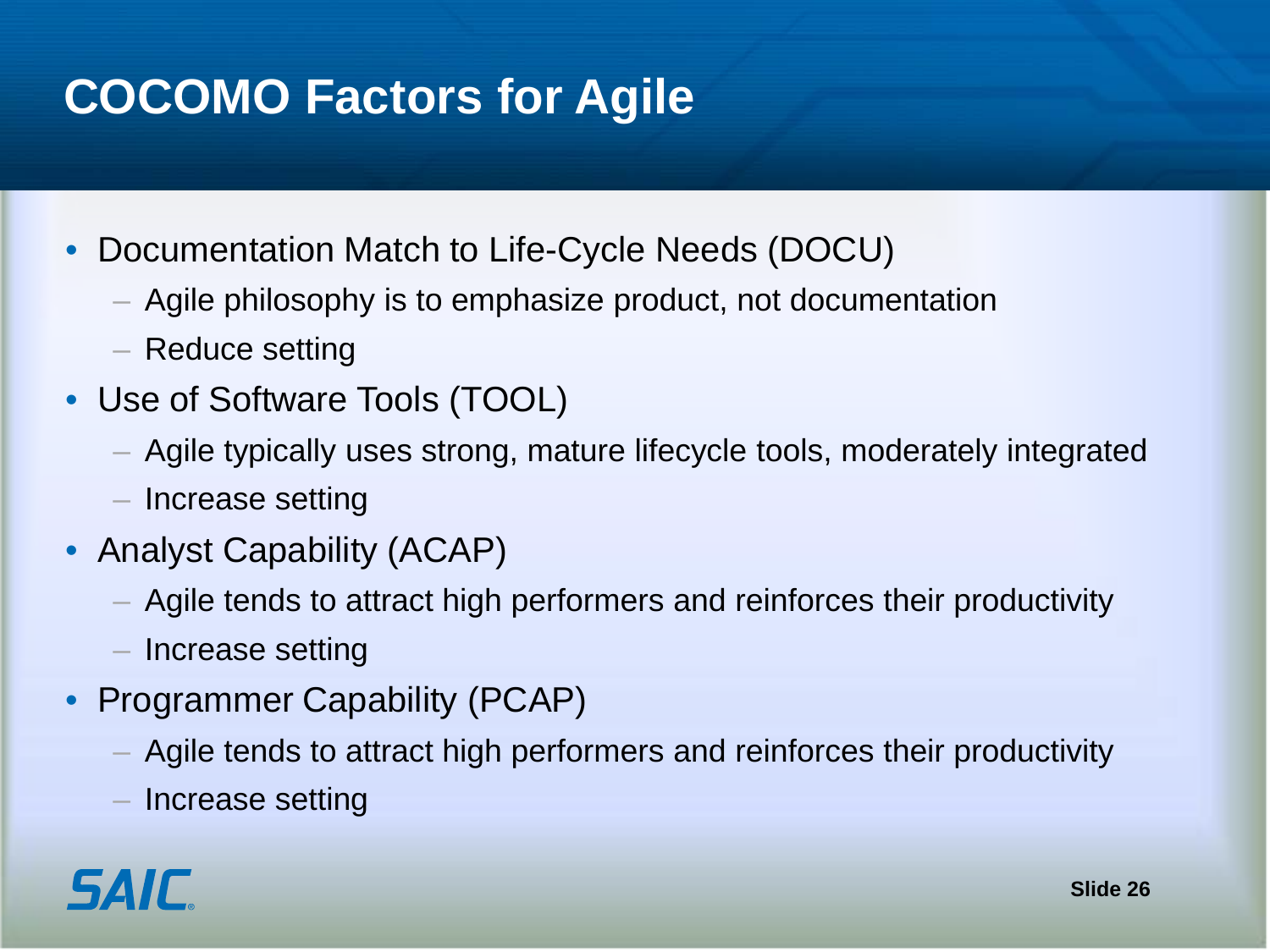#### **Example of Agile Tuning in COCOMO**



**Slide 27**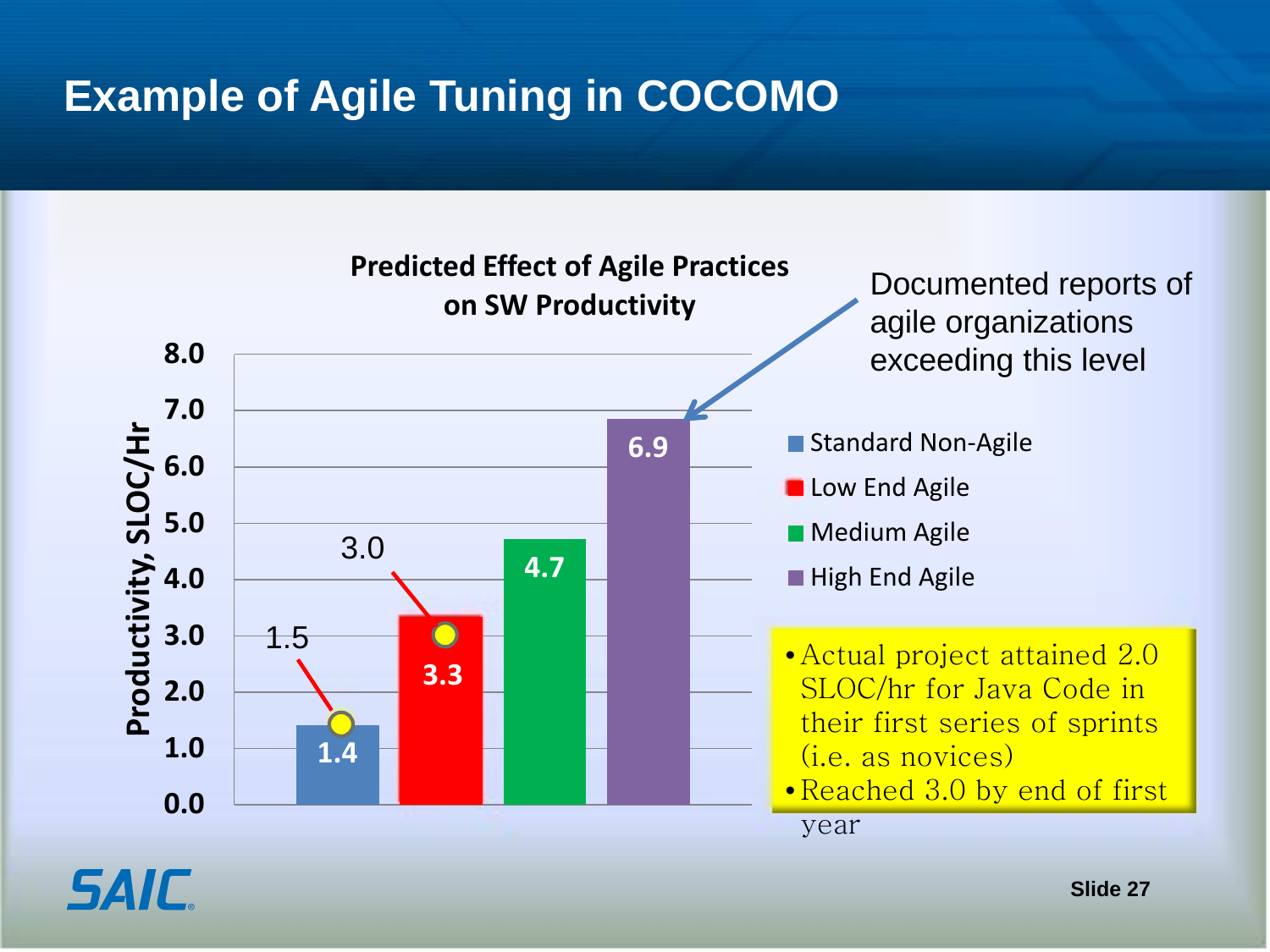#### **Effect of Adoption of Agile over Time**

- Experience shows that adoption of Agile does not produce immediate results; however, the impact is noticeable within the first year.
- The impact appears much greater in year two and levels off thereafter.



*SAIL*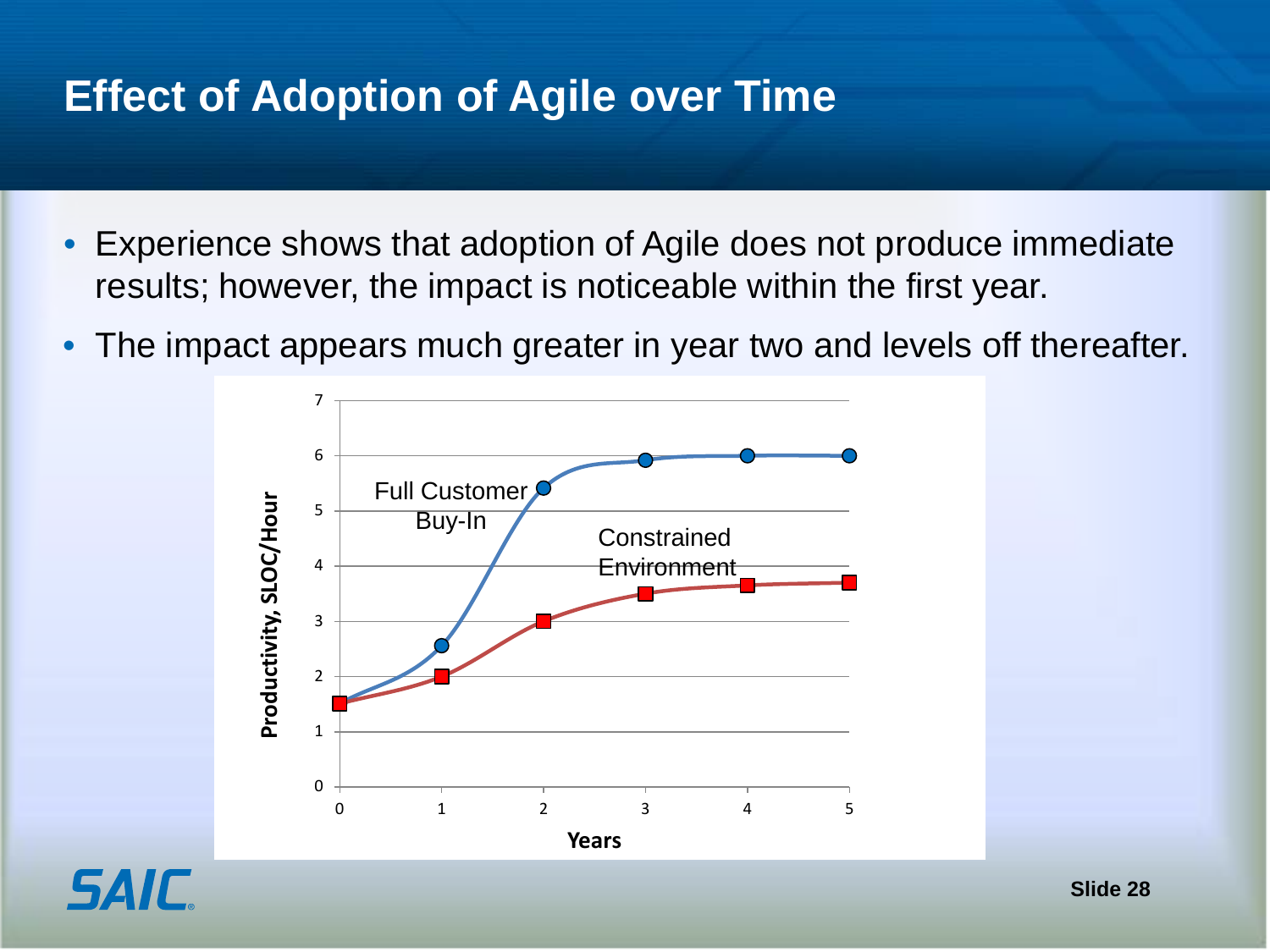## **Concluding Remarks**

- Adoption of Agile can lead to improved productivity if used for the right type of project:
	- Continual backlog of work that differs little in type from its predecessors
	- Little to no dependence on other evolving SW
	- Team continuity assured by project stability
- CMMI practices are still valid, albeit the Agile community has renamed them
- Estimating process for future work is totally different from the week to week estimation within the Sprint / SCRUM; and follows traditional approaches
	- Understanding how to apply standard techniques such as COCOMO, PRICE-S and SEER-SEM is essential to obtaining accurate estimates
	- Experience to date indicates the techniques are completely valid and estimates can be reliably developed.